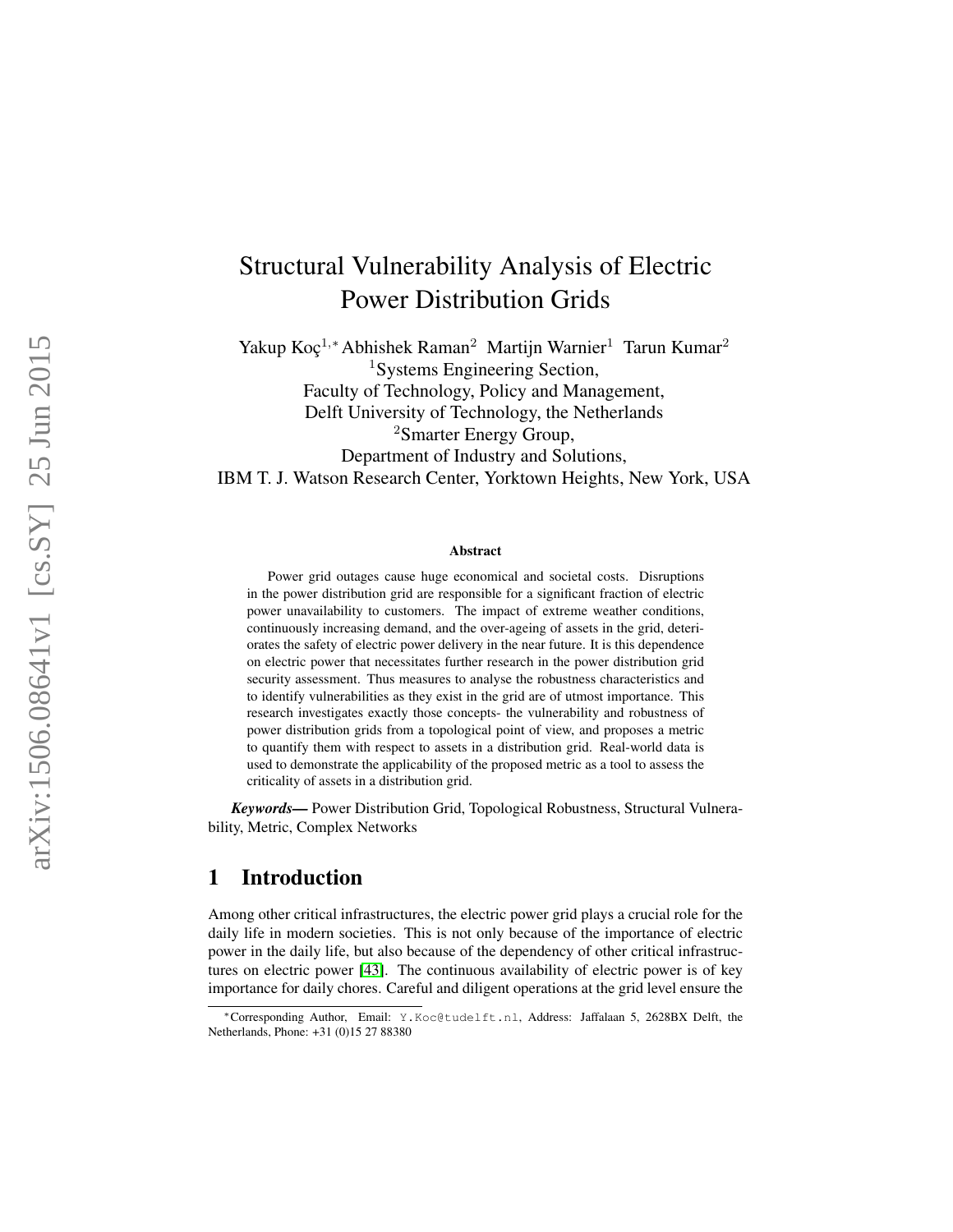transmission and distribution of electrical power with the highest possible reliability. Yet, electric power delivery disruptions do occur, causing huge economical and societal cost [\[11,](#page-16-0) [21\]](#page-17-0). The analysis of the U.S. Energy Information Administration (EIA) data on power outages (of 100 MW or more) between 1991 and 2005 reveals that the increase in the number of outages in the North America has been increasing exponentially [\[2\]](#page-16-1). Also, disruptions in the electric distribution grid are responsible for 80% to 95% of customer electricity unavailability [\[32\]](#page-18-0).

Power distribution grids are complex systems delivering electric power to millions of customers. In a typical distribution area, electric power is distributed as a result of the interaction of thousands of components, some of which are electrical assets (e.g. transformers, cables, switches), and others being physical assets (e.g. poles, insulators) which help support this propagation. In contrast to transmission grids that have a mesh structure, distribution grid networks have a radial structure, implying a minimum level of redundancy in the network structure. This minimum redundancy makes distribution networks more vulnerable to disturbances and external forces, calling for a complete power system security assessment of the distribution grids from various perspectives.

The vulnerability analysis of power grids can be classified as the conventional vulnerability analysis and the structural vulnerability analysis [\[8\]](#page-16-2). The conventional vulnerability analysis requires complete operational and topological data as well as the engineering models in power systems. Yet, the boosting complexity of the determination of operational and topological states due to the increasing size of large-scale power grids challenges the conventional vulnerability analysis [\[36\]](#page-18-1) of these systems. On the other hand, the strong relationship between the topology and physical behaviour of power systems makes the structural vulnerability analysis a promising alternative. The structural vulnerability analysis is a complementary tool to the conventional vulnerability analysis rather than substitutionary. Moreover, the structural vulnerability analysis is also useful to understand the global properties of power grids affecting their local behaviours [\[8\]](#page-16-2).

The difference in the structure of power transmission and distribution grids affects the process in which failure propagates across the different layers of the grid. On the transmission side, the loss of one single component does not result in topological disconnection. However, it might trigger a cascade of successive failures in the form of line overloads based on capacity constraints, voltage and frequency level instabilities, and hidden failures in the protection devices, resulting in the eventual disconnection and impairment of the grid. Consequently, analysing the vulnerability of a transmission grid also requires the incorporation of the impact of power flow into account, thus suggesting that considering a purely topological approach would result in an incomplete analysis [\[25,](#page-17-1) [26\]](#page-17-2). On the other hand, in the case of the distribution grid, because of its typical radial-like structure, the loss of one single component might potentially result in topological disconnection of a certain geographical region of the distribution grid. Due to the strong dependence of the distribution grid robustness to the underlying topology, the assessment of the distribution grid robustness from a *topological* point of view is a promising approach to gain additional insight into the system intrinsics and behaviour.

Assessing power system vulnerabilities from a topological point of view requires a system level approach to capture the topological interdependencies in the system.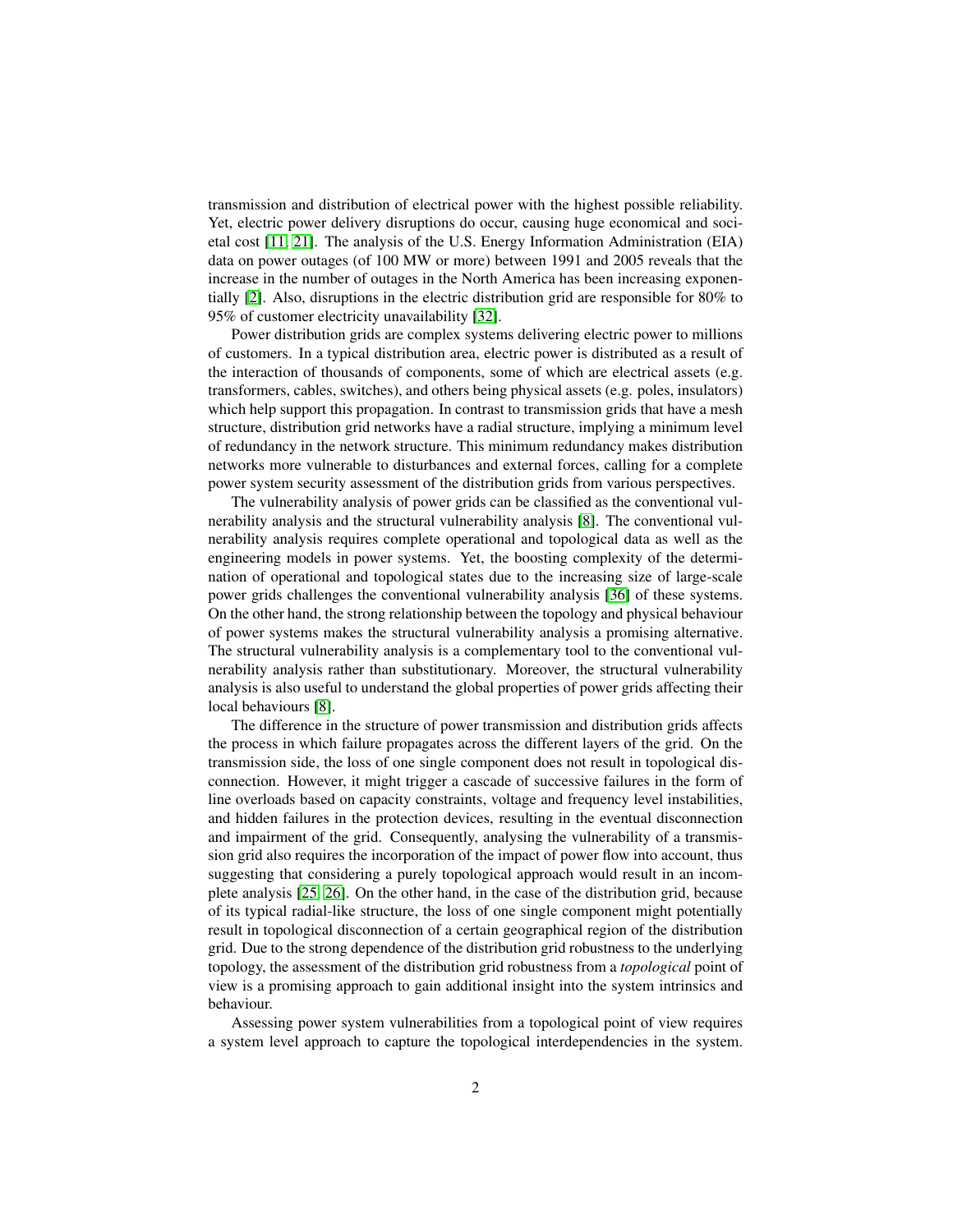Recent advances in the field of network science [\[3,](#page-16-3) [10,](#page-16-4) [22,](#page-17-3) [46\]](#page-19-1) reveal the promising potential of complex networks theory to investigate power grids vulnerability at a system level. Accordingly, this paper models an electrical power distribution grid as a (directed) graph in which the nodes represent the electrical and physical assets in the system, while edges model the logical information about connections between these assets.

Power system *security* assessment investigates the ability of a system to provide service under unexpected operating conditions (e.g. contingencies). The power system *vulnerability* indicates the sensitivity to threats (i.e. malicious attacks) and disturbances (e.g. random failures) that possibly limit the ability of the system to provide the intended services [\[27\]](#page-17-4). As opposed to vulnerability, *robustness* refers to the ability of a system to perform the intended task under unforeseen disturbances. This paper focusses on the *robustness* of an asset with respect to supply availability, and relates it to the ability of an asset to be connected to sources (for supply availability) from a *topological* point of view.

The rest of this paper is organized as follows: Section [2](#page-2-0) gives an overview of existing work on power system vulnerability assessment, and positions this work. Section [3](#page-4-0) qualitatively discusses the difference between the traditional system safety concept redundancy and robustness. Section [4](#page-5-0) introduces the proposed metric Upstream Robustness. Section [5](#page-8-0) applies the proposed metric on real-world use cases to demonstrate its applicability for asset criticality assessment, while Section [6](#page-14-0) provides a conclusion and a discussion on future work.

## <span id="page-2-0"></span>2 Structural Vulnerability Analysis of Power Distribution Grids

Electrical power distribution security is an active field of research. The importance of the electrical power in daily life attracts many researchers to analyse the safety of electrical power delivery from various angles. Most of the existing efforts assesses grid safety from a reliability engineering perspective [\[12,](#page-16-5) [13,](#page-16-6) [18,](#page-17-5) [23,](#page-17-6) [47\]](#page-19-2): researchers perform a quantitative analysis to estimate the system reliability performance based on component reliability values. The result of the analysis are the reliability indices indicating the ability of the system to deliver power to the load points. The reliability indices can be defined for individual load points, or for the overall system. Different approaches can be used to compute the reliability of a system including Reliability block diagrams, Markov methods, Petri nets and Monte Carlo Simulations [\[33\]](#page-18-2).

One important subject in power system vulnerability analysis is to identify the critical components in a power system [\[16,](#page-17-7) [19,](#page-17-8) [20,](#page-17-9) [37,](#page-18-3) [38,](#page-18-4) [40\]](#page-18-5). The reliability indices (as a result of a reliability analysis) do provide reliability performances of the individual components, or overall system, however, they do not quantify the contribution of each component to the system reliability (i.e. criticality). To determine the criticality of a component, e.g. a sensitivity analysis is performed to relate the system reliability performance to the reliability performance of individual components [\[5,](#page-16-7) [19\]](#page-17-8). In such an analysis, a component is critical for a system if a small change in the reliability of the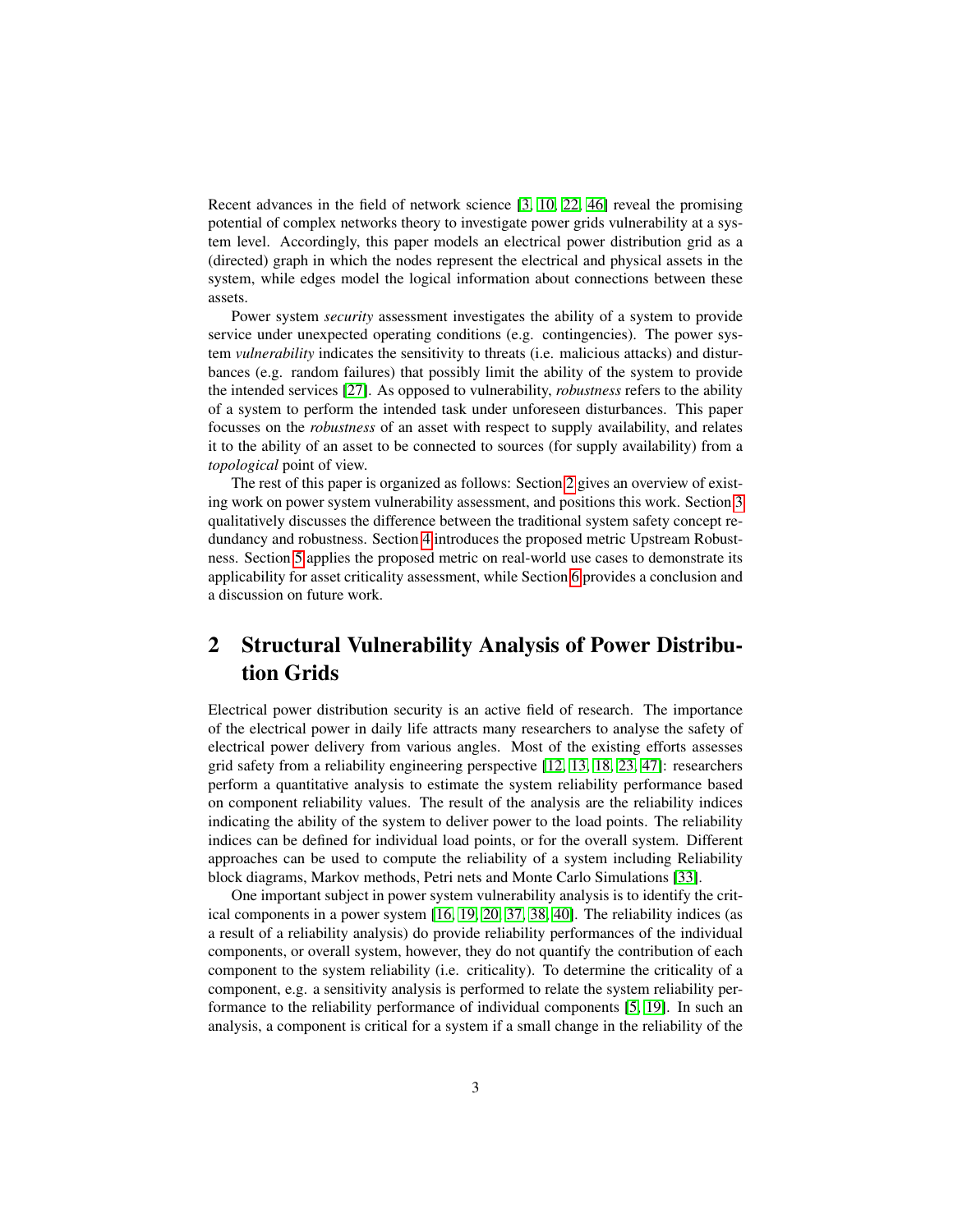component results in a comparatively large change in system reliability [\[40\]](#page-18-5).

This approach from the *reliability* perspective provides a detailed and useful analysis on system reliability, accounting for important aspects such as age, condition, and individual failure probabilities of the assets. However, it does not provide any explicit insight in the topological vulnerabilities of the components in the system. Moreover, it encounters various challenges including complexity of the computational methods and collecting accurate reliability data such as information on the material, age, and failure history of the asset which are not always available to the grid security analysts [\[39\]](#page-18-6).

One complementary way to assess power system safety is structural robustness (or vulnerability) analysis, that is mainly performed from a Complex Networks Theory perspective. In such an analysis, a system is modelled as a graph, and metrics and concepts from Complex Networks Theory are deployed to statistically analyse topological characteristics of these modelled systems [\[30\]](#page-18-7). In this way, the topology of a system is related to the (operational) performance of the system, so that the operation and design of these systems can be adjusted for a higher performance of the system.

Researchers assess networked systems from a topological perspective in various fields including data communication networks [\[42\]](#page-18-8), water management systems [\[48\]](#page-19-3), and transportation systems [\[17\]](#page-17-10), and electrical power systems [\[41,](#page-18-9) [35,](#page-18-10) [7,](#page-16-8) [24,](#page-17-11) [27,](#page-17-4) [34,](#page-18-11) [21\]](#page-17-0). Some of these studies on power grids [\[31,](#page-18-12) [14,](#page-16-9) [45\]](#page-19-4) statistically investigate the topological properties of a power grid (such as degree distribution of clustering coefficient [\[44\]](#page-19-5)) to relate its topology to the existing network models (e.g. small-world [\[46\]](#page-19-1), or scalefree [\[3\]](#page-16-3)). A significant part of these studies on Complex Network Analysis of power grids [\[41,](#page-18-9) [35,](#page-18-10) [9,](#page-16-10) [24,](#page-17-11) [4\]](#page-16-11) investigate the relationship between the topology and the performance of the system. Relying on these analysis, to quantify and exploit this relationship between topology and performance, various metrics are designed/proposed. These metrics can be used for various purposes including vulnerability analysis of components (or of overall system), network design purposes, and critical component identification. Some of these studies propose *extended* topological metrics that reflect the electrical properties of the power grid  $[7, 21, 24, 27]$  $[7, 21, 24, 27]$  $[7, 21, 24, 27]$  $[7, 21, 24, 27]$ , while most of them  $[15, 1, 35, 29, 41]$  $[15, 1, 35, 29, 41]$  $[15, 1, 35, 29, 41]$  $[15, 1, 35, 29, 41]$  $[15, 1, 35, 29, 41]$ characterize the power grids in terms of classical topological metrics, such as Betweenness Centrality [\[44\]](#page-19-5).

Whereas most of the existing work on analysing power systems from a topology point of view focus on high-voltage power *transmission* grids, recent studies analyse the structure of medium-, and low-voltage power *distribution* systems [\[30,](#page-18-7) [31\]](#page-18-12). Negeri et al. [\[30\]](#page-18-7) investigate the impact of topology of a distribution grid on its operational performance, while Pagani et al. [\[31\]](#page-18-12) asses the influence of the topological structure of a distribution grid on the cost of decentralized power trading. Despite these studies that statistically assess the power distribution grid topology, to the best of our knowledge, there has been no attempt on designing measures to quantitatively assess the robustness of an electrical *distribution* grids from a topological point of view.

The contribution of a component to the overall system security is determined by (i) the reliability performance (affected by say the type of the materials, ambient conditions, and age of the asset) and (ii) the connectivity (position relating to the topology) of the asset. Accordingly, a complete security assessment of an electric power distribution grid requires analysing both of the factors separately to assist the grid security analysts to identify the vulnerabilities and the asset managers to determine the critical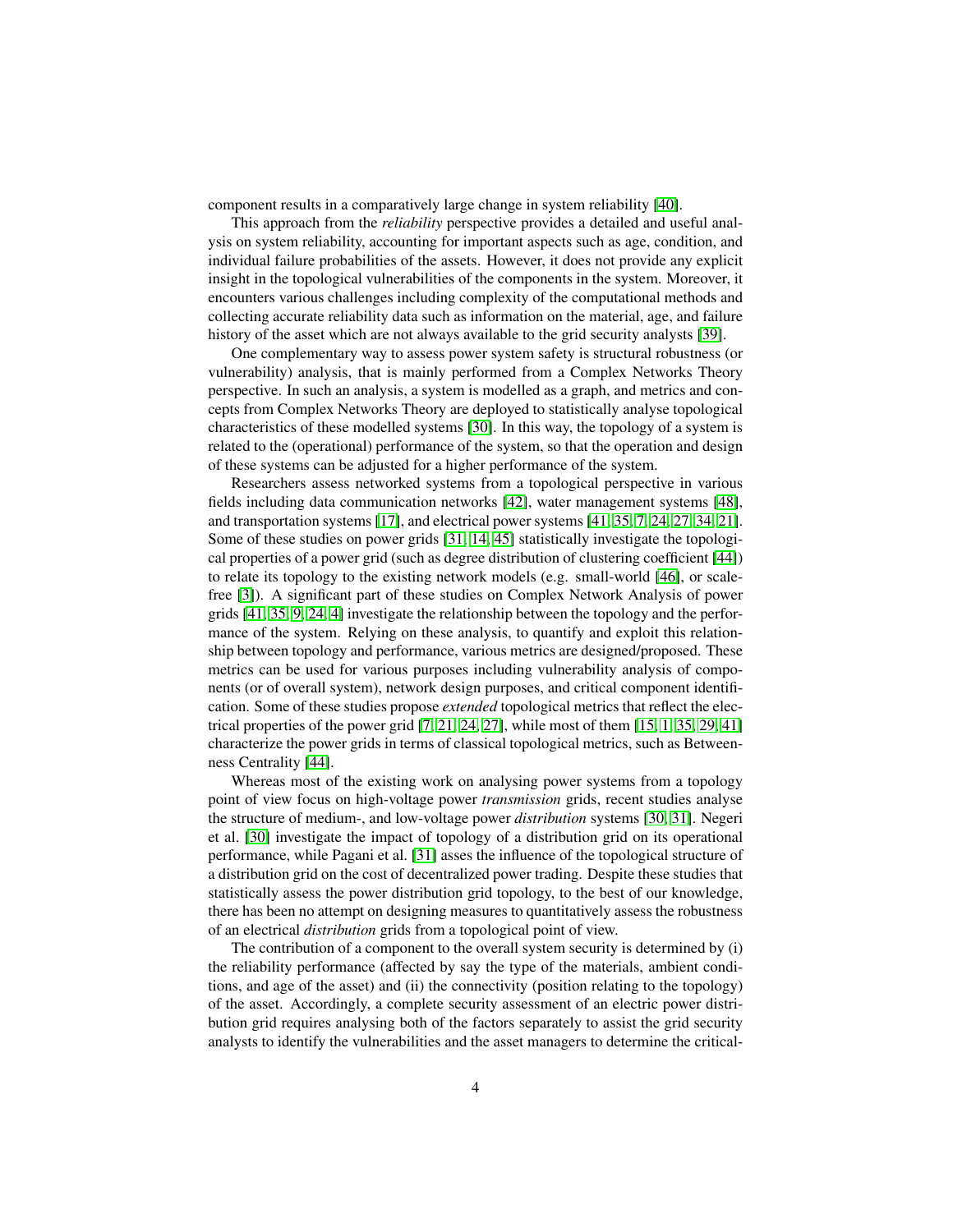ity of assets in the system. As complementary to the probabilistic approach from the reliability point of view, this paper focuses on the assessment of the power system security from a *topological* point of view, and proposes a metric, *Upstream Robustness*, to quantify the robustness of an asset with respect to supply availability in a electric power distribution grid.

## <span id="page-4-0"></span>3 Redundancy vs. Robusness

The robustness of power *distribution* grids heavily depends on the topology of the grid, mainly because of the minimum level of the redundancy in the system. Due to this lack of topological redundancy, unlike in the power transmission grid, the loss of a single component can potentially result in topological disconnection of a sizable part of the grid from the sources and thus the disruption of the power delivery to the corresponding part of the grid.

Therefore, measuring and managing redundancy in power distribution networks is of key importance. The redundancy of a component in a distribution grid is *traditionally* measured in terms of the number of alternative paths to that component from the sources. This number of alternative paths represents the number of different ways to reach an asset (and ultimately customers). The presence of multiple alternative paths (characterized by redundancy) implies a more robust asset since even in case of a failure of one path due to loss of a single component along the path, the asset is still supplied power through other alternative paths, preventing it from being single sourced and vulnerable to single point failures in the system.

However, the existence of multiple alternative paths to an asset does not necessarily protect it from being affected by single point failures. This is especially the case when such alternative paths have common components between them. Even though multiple paths exist between the asset and source(s), the failure of a common component still disconnects the asset from the sources. Hence, as much as the *redundancy* (i.e. the number of paths), the *quality* of this redundancy with respect to the exact configuration and involved components, also has a crucial role in determining the robustness of the asset with respect to supply availability. The number of alternative paths to an asset evaluates the redundancy of the asset to receive electric power and the level of disjointness and the length of these paths determine the quality of this redundancy.

Fig. [1](#page-5-1) illustrates the relationship between the robustness and the redundancy along with its quality. In the first topology in Fig. [1.](#page-5-1)a, only one path exists between the target node  $t$  and the source  $s$ . The target node is not redundant, and any failure of the components in the upstream results in disconnection of node  $t$  from the source. In the second and third topology, two alternative paths exist between the target node  $t$  and the source node s. These paths are partially disjoint in the second topology, while they are completely disjoint in the last topology. As a result of two completely disjoint paths, in the second topology, all of the components are backed up and no single component failure causes disconnection of t from the source s, as opposed to the second topology in which the single failure of node  $c2$  results in the disconnection of t from s across both available paths.

In addition to the disjointness of alternative paths, the length of these paths (in terms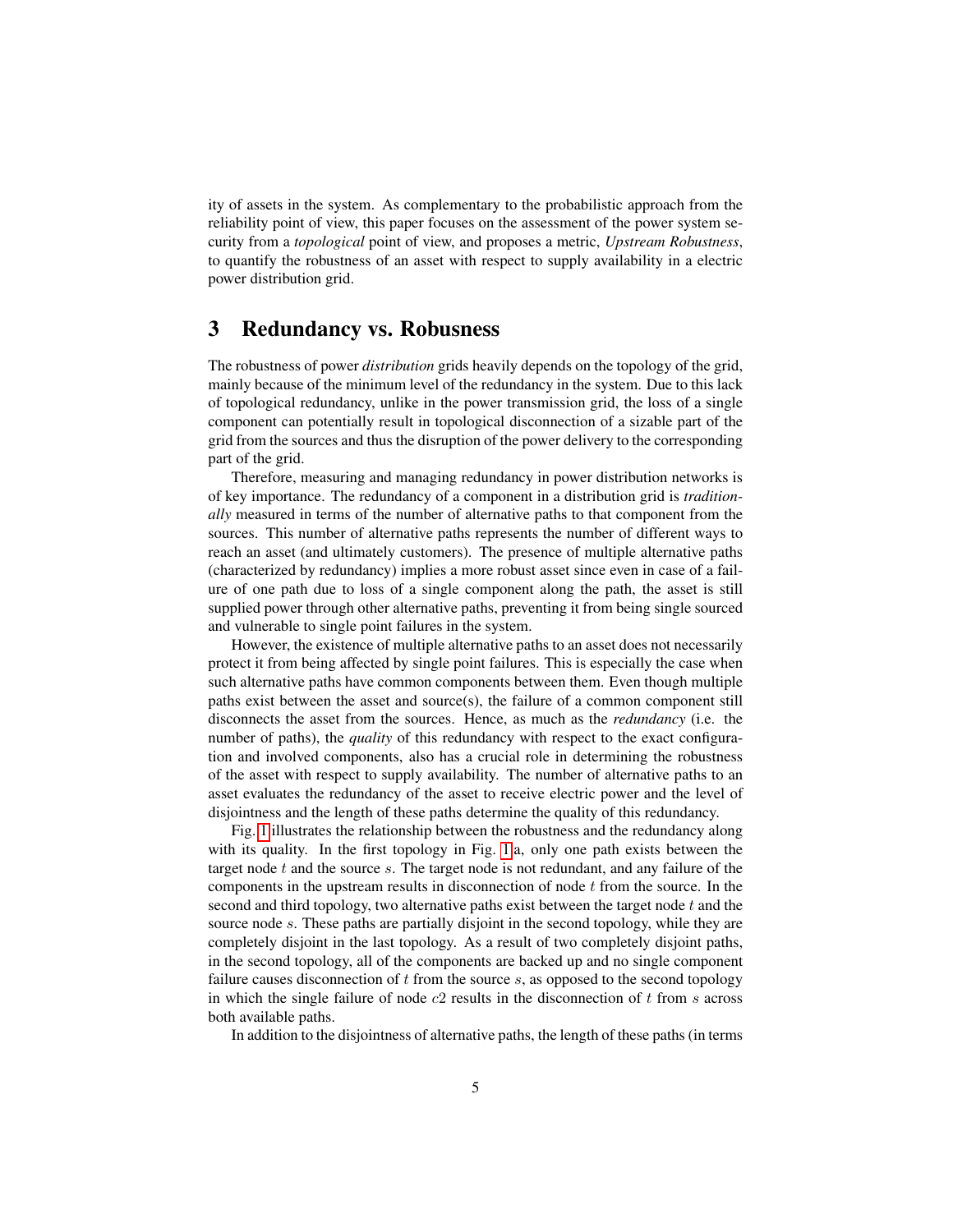<span id="page-5-1"></span>

Figure 1: Robustness versus redundancy

of number of the assets in these paths) is another aspect contributing to the quality of the redundancy in a power distribution grid. Each additional component in a path introduces additional uncertainty and vulnerability by increasing the number of the components on which t depends to be connected to the sources in the system.

To quantify the robustness of an asset, the *Upstream Robustness* captures the redundancy of the network along with its quality by accounting for (i) the number of alternative paths (from sources) to the asset, and (ii) the disjointness and (iii) the length of these alternative paths.

## <span id="page-5-0"></span>4 Metric: Upstream Robustness

The proposed metric Upstream Robustness  $R_{ups}$  relies on two main concepts; the interpath independency and intra-path independency. This section introduces these concepts, explains the computational methodology, and elaborates on how these concepts are combined to quantify the upstream robustness of a given asset.

#### 4.1 Inter-path independency

The Upstream Robustness of an asset  $t$  is a weighted sum of the inter-path independency values of all possible paths to  $t$ . The *inter-path independency*  $PI^{inter}_{t,i}$  of a path  $i$  quantifies the independency of the path  $i$  with respect to the other alternative paths to t.

In this work, the independency of a path with respect to the neighbouring paths corresponds to the disjointness between these paths. Given a set of alternative paths  $P_t = \{P_{t,1}, P_{t,2}, ..., P_{t,m}\}\$ to t that is obtained by e.g. a Breadth-First Search algorithm [\[28\]](#page-17-13), quantifying the disjointness of these paths requires capturing the impact of (i) the number of common components between these alternative paths, and (ii) the length of these paths to determine the fraction of the common components within a path.

Fig. [2](#page-6-0) shows three conceptual topologies for an intiutive discussion on the impact of the number of common components, and the length of a path on the disjointness. In all topologies, a target asset  $t$  is connected to a single source  $s$  through different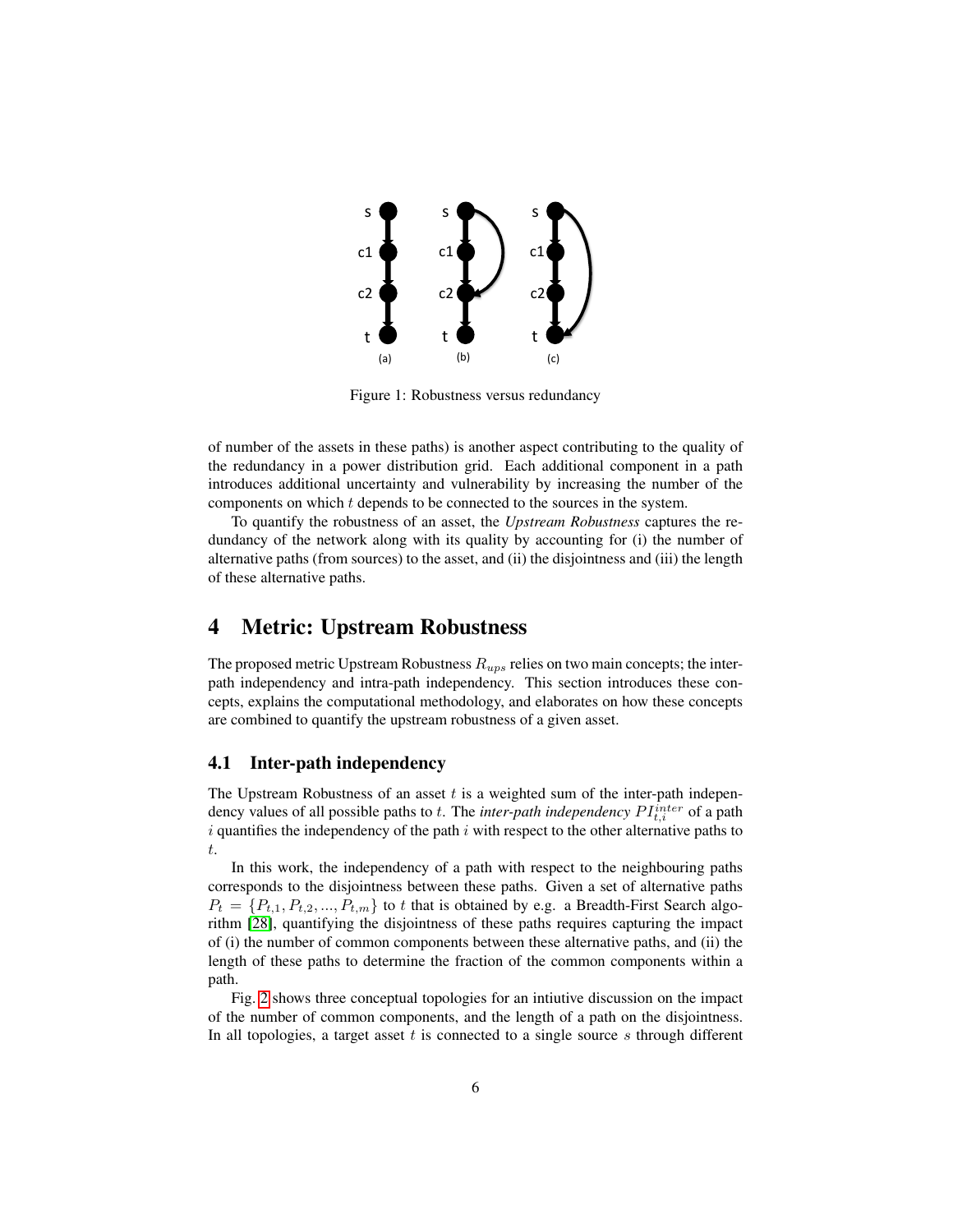<span id="page-6-0"></span>

Figure 2: Inter-path Independency conceptual explanation

configurations. In all the topologies, two different alternative paths exist between s and t; e.g. for Fig. [2.](#page-6-0)a,  $P_{t,1} = \{c1, c2, c3\}$  and  $P_{t,2} = \{c2, c3\}$ .

In Fig. [2.](#page-6-0)b,  $P_{t,1}$  and  $P_{t,2}$  have higher disjointness levels compared to  $P_{t,1}$  and  $P_{t,2}$ in Fig. [2.](#page-6-0)a, because in Fig. 2.b,  $P_{t,1}$  and  $P_{t,2}$  have fewer components in common (1) component compared of 2). Additionally, in Fig. [2.](#page-6-0)c, the length of  $P_{t,2}$  increases while the number of common components with  $P_{t,1}$  remains the same; hence the fraction of the common components within  $P_{t,2}$  decreases. As a result of this decrease, the disjointness of  $P_{t,2}$  in Fig. [2.](#page-6-0)c increases compared to the disjointness of  $P_{t,2}$  in Fig. 2.b.

For a set of alternative paths  $P_t$  between the source(s) and a target node t, the computational methodology for the inter-path independancy  $PI^{inter}_{t,i}$  of a path i to an asset t requires determining the *Universe* of the components between the source(s) and the asset t, evaluating the *frequency* of the occurrence of each asset in these alternative paths, and relying on this frequency value, computing the *score* of each component in the universe. The normalized summation of scores of assets in a path results in the inter-path independancy of the path.

The collection of the components in the alternative paths between the source(s) and t comprise the universe  $U_t$  of the components.  $U_t$  is the union of all alternative paths in  $P_t$ .

$$
U_t = \{P_{t,1} \cup P_{t,2} \cup, ..., \cup, P_{t,m}\}
$$

The frequency  $f_c$  of a component c in  $U_t$  is determined by evaluating the number of occurrence of c in all alternative paths in  $P_t$ . The total number of occurrence of c in these paths gives the frequency of occurrence  $f_c$  of  $c$ .

$$
f_c = \begin{cases} f_c + 1 & \text{if } c \in P_{t,i} \\ f_c & \text{if } c \notin P_{t,i} \end{cases}
$$

The score  $s_c$  of c defines how much the component belongs to a path and it is computed as the inverse of the frequency  $f_c$ :

$$
s_c = \frac{1}{f_c} \tag{1}
$$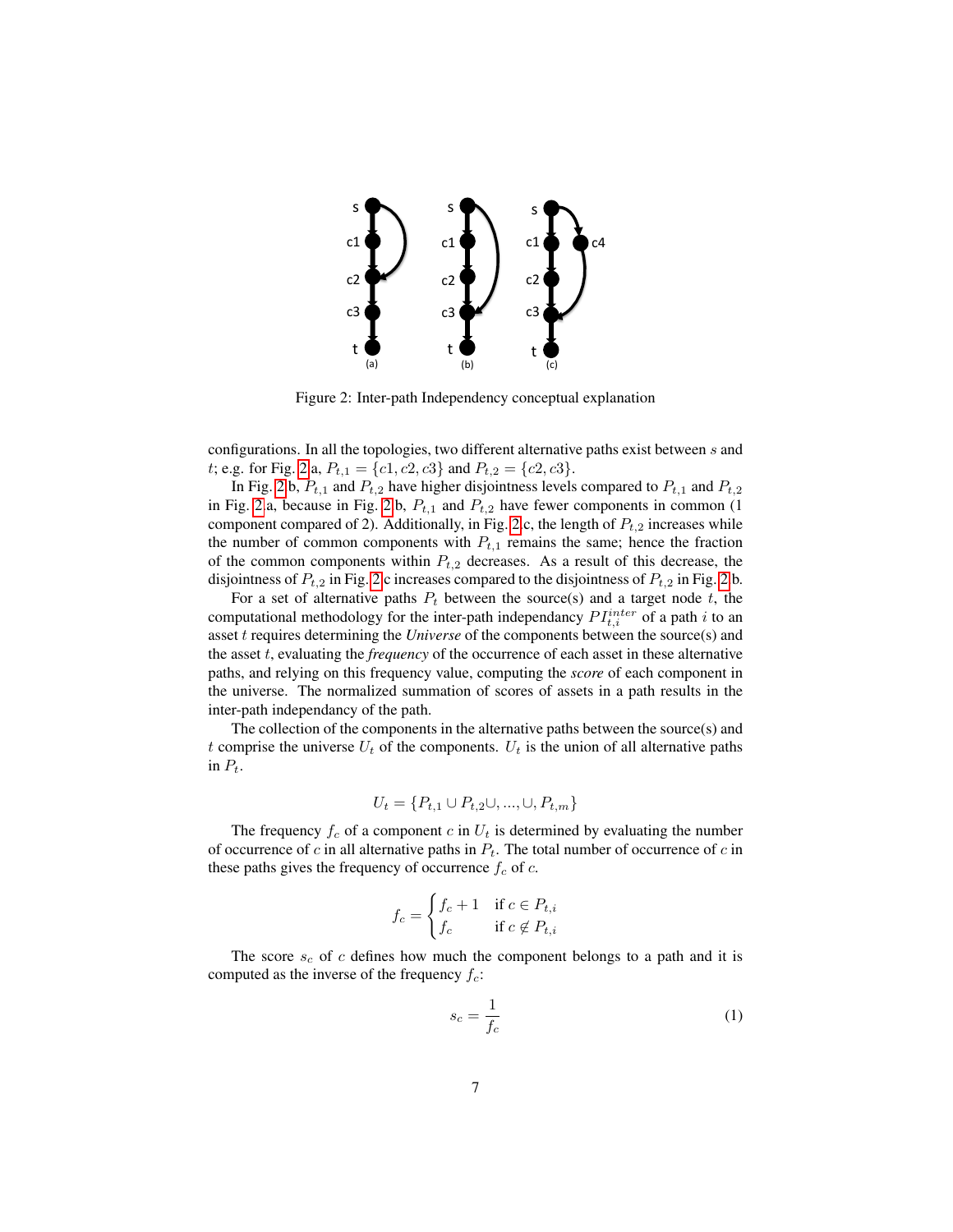For a completely disjoint path, all of its components belong to the path completely; each component has a score of one. The score of a component decreases as it is shared between multiple alternative paths.

 $PI_{t,i}^{inter}$  of a path  $P_{t,i}$  is determined by summing up the score of each component in  $P_{t,i}$ , and normalizing it with the summation of the maximum possible scores of the components in  $P_{t,i}$ . The summation of the component scores is maximized for the case all the components have frequency and score of 1, i.e. when a path is completely disjoint. In that case, the summation of the scores equals the number of the components in  $P_{t,i}$ .

$$
PI_{t,i}^{inter} = \frac{1}{L_{t,i}} \sum_{i \in P_{t,i}} s_i
$$
 (2)

where  $L_{t,i}$  is the the number of the assets in the path  $P_{t,i}$ , and computed as the cardinality of  $P_{t,i}$ :

<span id="page-7-0"></span>
$$
L_{t,i} = |P_{t,i}| \tag{3}
$$

 $PI_{t,i}^{inter}$  quantifies how disjoint the paths are to each other in  $P_t$ . The maximum value of  $PI^{inter}$  of a path is one, for a completely disjoint path.  $PI^{inter}$  of a path decreases as more and more components are shared with other neighbouring paths.

#### 4.2 Intra-path independency

The *intra-path independency*  $PI^{intra}_{t,i}$  of a path  $P_{t,i}$  to an asset t is an asset-specific metric relating to the number of assets in  $P_{t,i}$  that have to be functioning for t receiving supply from the dedicated source  $s$ . Each additional asset in a path between  $t$  and s increases the dependency of  $t$  on other assets to reach  $s$ , accordingly decreasing the robustness of  $t$  with respect to the supply availability. Hence, the number of the components in a path to a given asset is inversely proportional to the robustness of the given asset to be connected to the source s. The intra-path independency conceptualizes this effect of additional components in a path on the robustness with respect to supply availability. Quantifying the impact of the number of the components in a path  $P_{t,i}$  requires first determining the length  $L_{t,i}$  (see Eq. [3\)](#page-7-0) of the path in terms of number of the components in the path excluding the source and target nodes. Intra-path independency  $PI_{t,i}^{intra}$  of the path  $P_{t,i}$  is a function of the length of the path  $P_{t,i}$ .

<span id="page-7-1"></span>
$$
PI_{t,i}^{intra} = \frac{1}{L_{t,i} + 1} \tag{4}
$$

In the denominator in Eq. [4,](#page-7-1) the  $+1$  expression accounts for the effect of the failure of the target node itself. In other words, for a target node  $t$  to function as expected, all of the components in its path from the source  $s$  along with itself need to not fail and work as expected.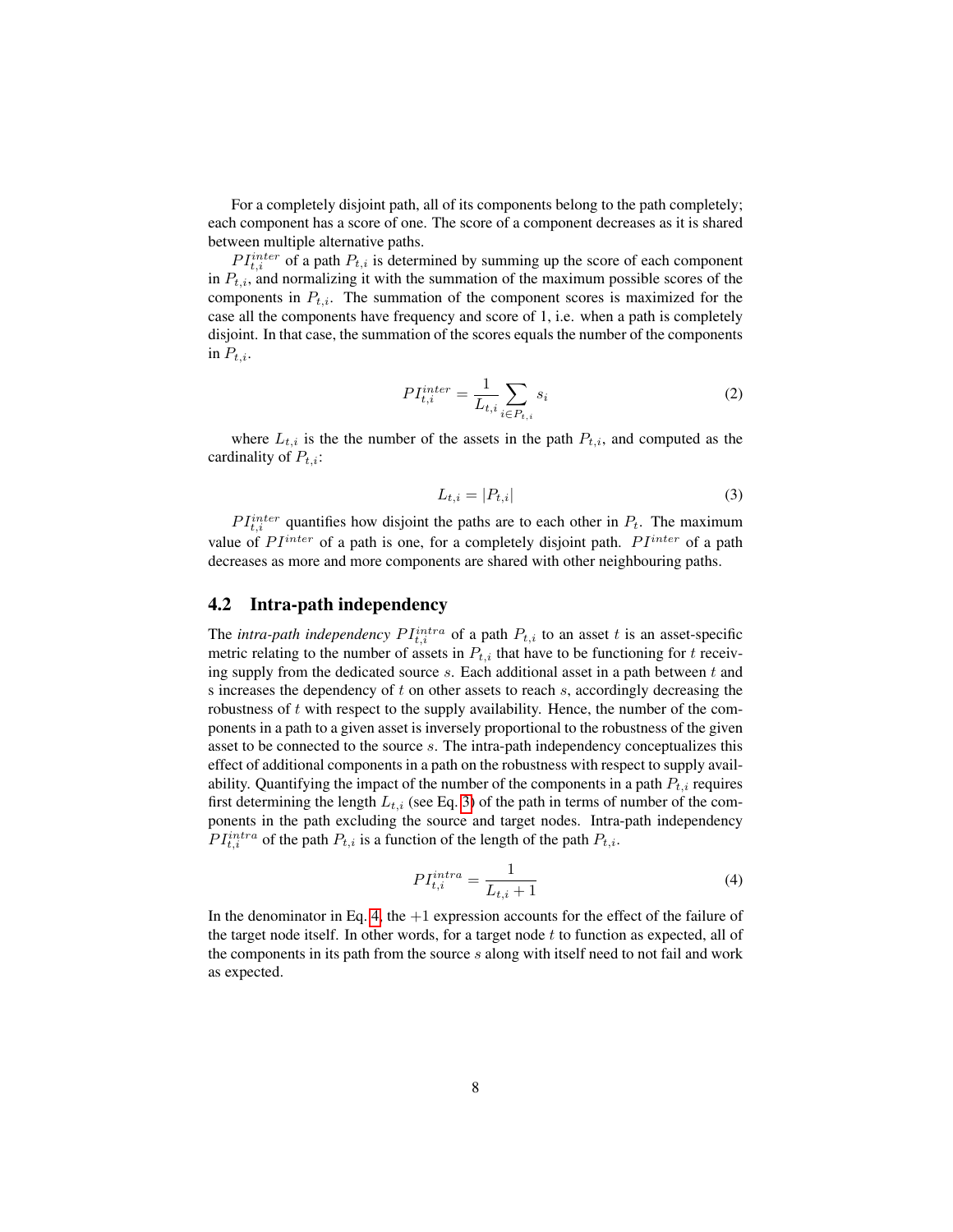#### 4.3 Upstream robustness

After computing the inter-path and intra-path independencies, two values are assigned to each path. The product of these values for a path gives the individual contribution of the path to the overall upstream robustness of the asset. Finally, the Upstream Robustness of an asset  $t$  can be computed by aggregating the individual contributions of each path to the overall robustness of  $t$ .

$$
R_{ups}^t = \sum_{i=1}^m PI_{t,i}^{inter}PI_{t,i}^{intra}
$$
\n<sup>(5)</sup>

where  $m$  stands for the number of paths from the source(s) to  $t$ .

## <span id="page-8-0"></span>5 Use Case: Asset Criticality Assessment

Together with the de-regulation of the electricity markets, distribution grid operators face the challenging task of attaining the delicate balance between providing adequate power reliably and its economical ramifications. The expectations from the customers and government bodies on high supply availability enforces utility companies to deploy effective methods to reduce their cost while maintaining good service levels when it comes to delivering this power reliably across the network. Addressing this dilemma requires assessing the criticality of components and prioritizing them for effective decision-making on maintenance strategies and on investment plans. This section demonstrates the ability of the Upstream Robustness  $R_{ups}$  metric to determine the criticality of assets in a power distribution grid and thus to aid with making effective decisions.

In a criticality analysis relying on  $R_{ups}$ , the criticality of an asset c relates to the extent in which c contributes to the upstream robustness of the assets that are downstream of it (i.e. the assets that are connected to a source via asset  $c$ ). Accordingly, the criticality of an asset c is computed as the drop in the collective robustness of the other assets in the system upon removal of c. A sensitivity analysis is performed to compute the criticality  $C_{down}^c$  of a component c in a distribution grid/network G:

<span id="page-8-1"></span>
$$
C_{down}^c = \frac{R_{ups}^G - R_{ups}^{\dot{G}}}{R_{ups}^G}
$$
\n
$$
(6)
$$

where  $\hat{G}$  is the weakened system that is obtained by removing the asset c from the original system G. The  $R_{ups}^G$  is the Upstream Robustness of the original network G:

<span id="page-8-2"></span>
$$
R_{ups}^G = \frac{1}{N} \sum_{i=1}^{N} R_{ups}^{c_i}
$$
 (7)

where N corresponds to the number of the components which are load points of the system, e.g. transformers that are potentially connected to customers, or batteries that are used to store electric power in micro grids.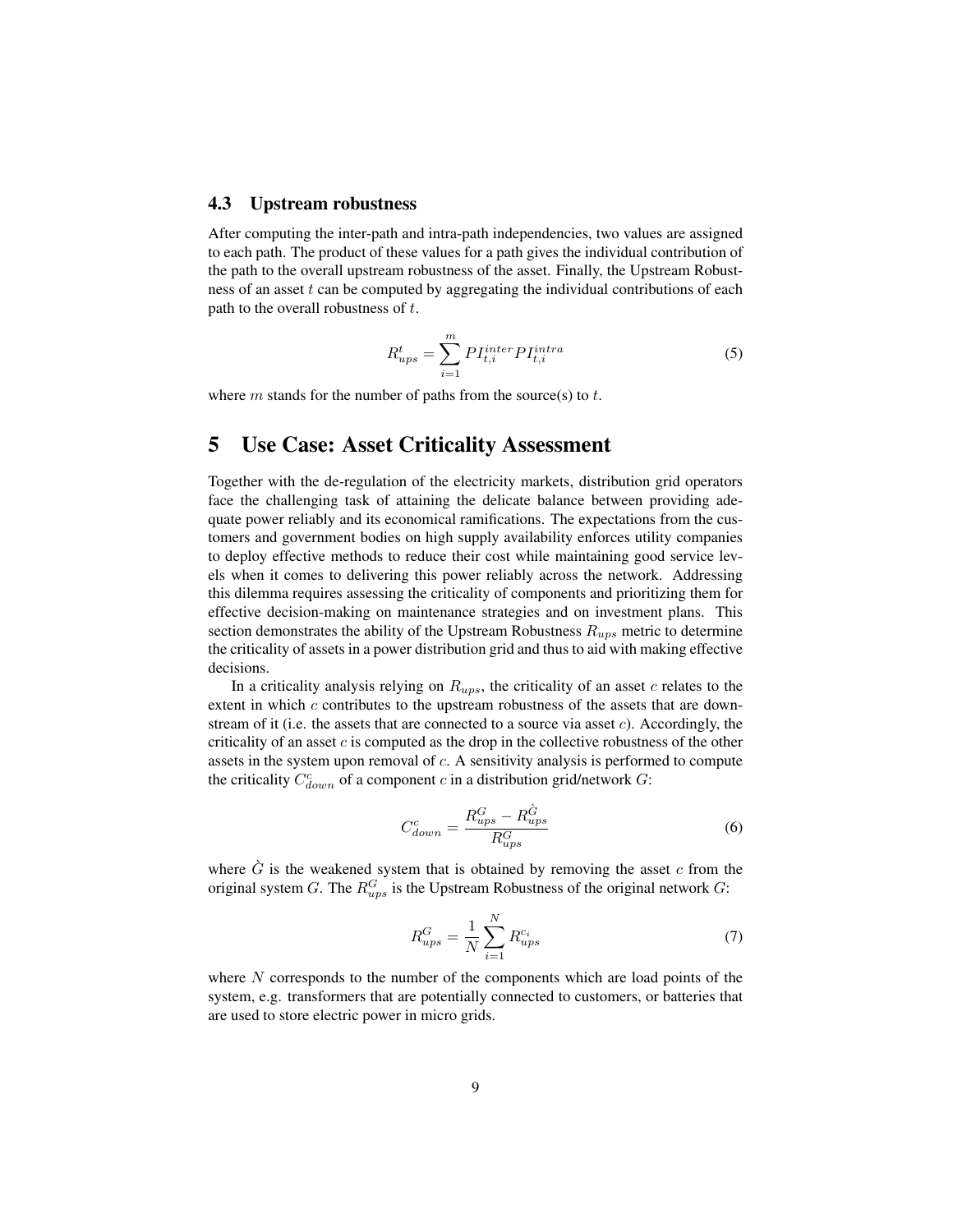<span id="page-9-0"></span>

Figure 3: Graph representation of a part of the real world power distribution grid substation.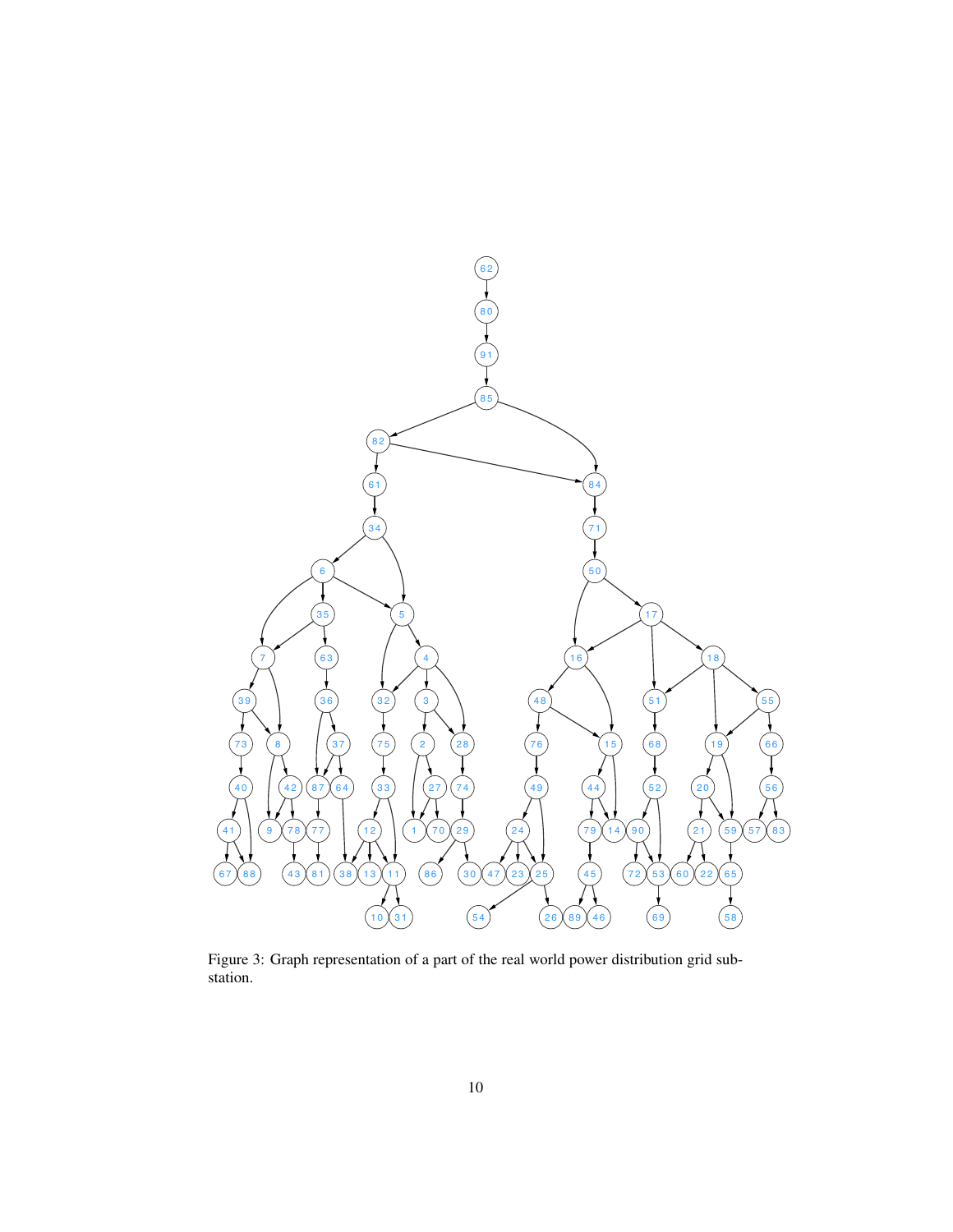<span id="page-10-0"></span>

Figure 4: Asset criticalities of the sub-network of the real world power distribution grid substation. Blue line gives the result of criticality analysis by  $R_{ups}$  based on sensitivity analysis (See Eq. [6\)](#page-8-1), while the red line corresponds to the normalized Betweenness Centrality values of assets. Normalized Betweenness values are obtained by normalizing all the Betweenness values of assets with the largest Betweenness value of the assets (i.e. Betweenness value of asset with ID 50). This is done to map all the Betweenness values in [0,1].

To demonstrate the applicability of  $R_{ups}$  as a measure to assess the criticality of the components, a sub-grid of an actual electrical power utility company's distribution grid is considered. Fig. [3](#page-9-0) illustrates a hierarchical graph representation of the sub-grid. In this graph, nodes correspond to the assets such as transformers and cables, while the edges model the logical connections between these assets. The network consists of 91 assets comprised of electrical and physical assets, and supplied by one single source.

The criticality of assets in Fig. [3](#page-9-0) are determined by a sensitivity analysis (See Eq. [6\)](#page-8-1) relying on  $R_{ups}$ . At the same time, for comparison purposes, the criticality of assets are also determined based on *Betweenness Centrality*. The Betweenness Centrality of an asset  $c B_c$  relates to the number of shortest paths in the system that traverse the asset c.

$$
B_c = \sum_{s,t \in N} \frac{\sigma_{st}(c)}{\sigma_{st}} \tag{8}
$$

where  $\sigma_{st}(c)$  is the number of shortest paths passing through asset *c*, while  $\sigma_{st}$  is the total number of shortest paths in the grid topology. A relatively larger  $B<sub>c</sub>$  corresponds a larger number of shortest paths through the asset  $c$ , implying a higher criticality of  $c$ in the system. Therefore, the Betweenness Centrality is traditionally used to quantify the criticality of components in complex networks, also applied on power grids [\[1,](#page-16-12) [15,](#page-17-12) [29\]](#page-18-13). Fig. [4](#page-10-0) shows asset criticality values based on Upstream Robustness  $R_{ups}$  and Betweenness Centrality B (blue line for criticality based on  $R_{ups}$  and red line for B),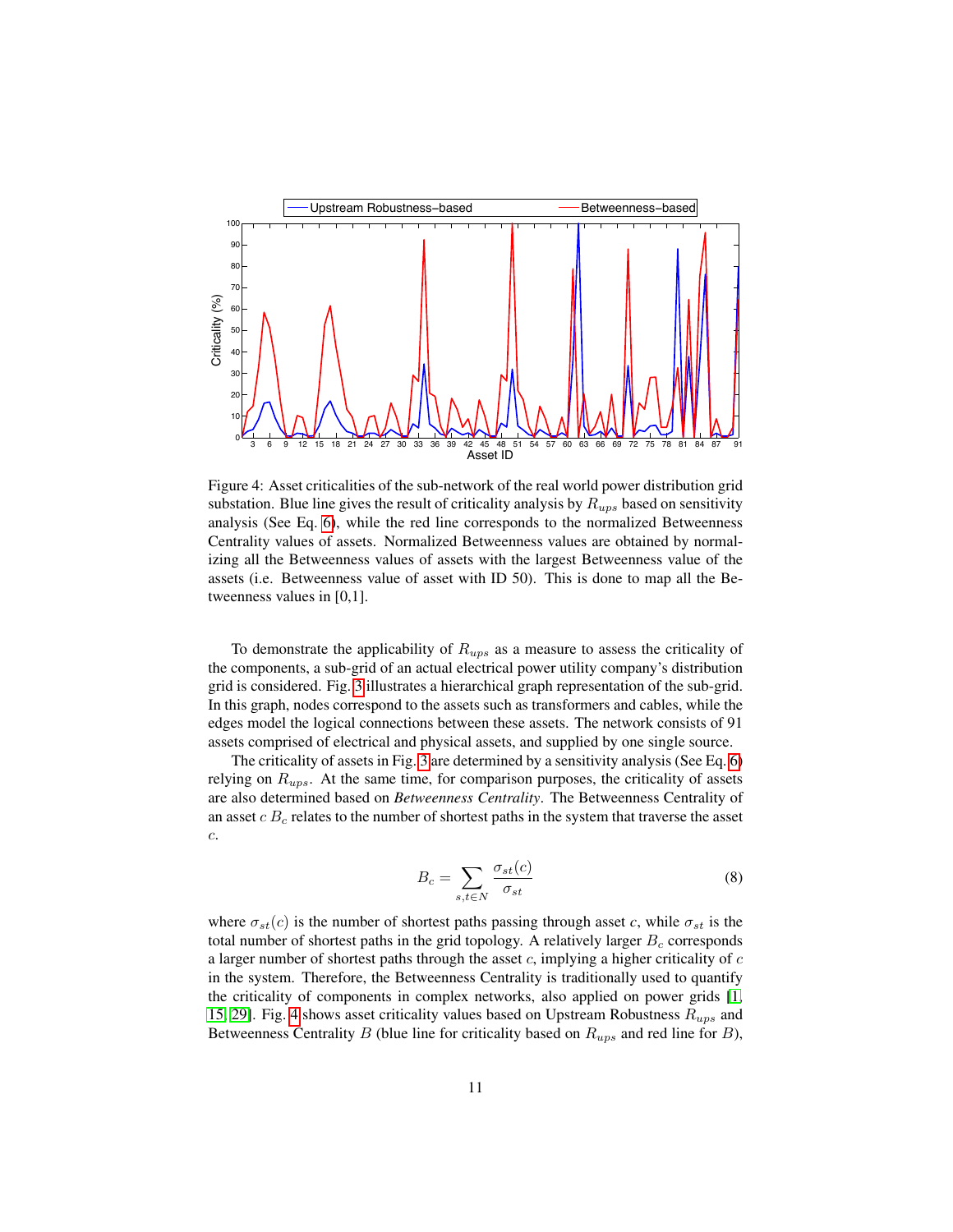| Asset ID | $R_{ups}$ - based criticality (%) | Asset ID | <i>B</i> -based criticality $(\%)$ |
|----------|-----------------------------------|----------|------------------------------------|
| 62       | 100.00                            | 50       | 100.00                             |
| 80       | 88.05                             | 85       | 95.60                              |
| 91       | 79.87                             | 34       | 92.31                              |
| 85       | 76.11                             | 71       | 87.91                              |
| 82       | 37.82                             | 61       | 78.75                              |
| 61       | 35.95                             | 84       | 75.09                              |
| 84       | 35.50                             | 82       | 64.47                              |
| 34       | 34.36                             | 91       | 64.46                              |
| 71       | 33.51                             | 17       | 61.54                              |
| 50       | 31.92                             | 5        | 58.42                              |
| 17       | 17.10                             | 16       | 52.75                              |
| 6        | 16.60                             | 6        | 51.28                              |
| 5        | 16.03                             | 18       | 42.86                              |
| 16       | 13.42                             | 7        | 36.26                              |
| 18       | 10.59                             | 4        | 32.97                              |

<span id="page-11-0"></span>Table 1: The top 15 critical assets identified by Upstream Robustness  $R_{ups}$  and Betweenness Centrality B.

while Tab. [1](#page-11-0) gives the 15 most critical assets identified by these metrics.

Fig. [4](#page-10-0) illustrates the similarity between the asset criticality values by the  $R_{ups}$ based and B-based approach. In Fig. [4,](#page-10-0) most of the times, both metrics identify the same assets as critical (e.g. assets with ID 34, 50, and 71), and non-critical (e.g. 54, 67, and 81). Also Tab. [1](#page-11-0) shows the top 15 assets according to  $R_{ups}$  and B are mostly in line: 13 of the 15 assets are common in these lists (although with different rankings). However, in both Fig. [4](#page-10-0) and Tab. [1,](#page-11-0) one big difference is obvious in criticality identification of nodes with ID 62 and 80. The asset criticality analysis based on  $R_{ups}$  show that the asset with ID of 62 and 80 are the most critical assets for the robustness of the system, while they are considered not critical by  $B$ . These results collectively show that the two metrics capture similar properties of a topology to some extent, however there are differences between them too.

The Betweenness Centrality is a topological measure that is widely used to assess network characteristics in complex networks. Although a topological approach is appropriate to assess the power *distribution* grid (See the discussion in Sec. [1\)](#page-0-0), purely topological generic metrics such as Betweenness Centrality fail to capture certain topological characteristics of power grids, mainly for two reasons [\[6\]](#page-16-13). First, the Betweenness Centrality does not make any distinction in the type of buses in the system. However, in power grids, each bus can be categorized depending on its function as generation, transmission and load buses. The electric power is transmitted from the generation buses to load points through intermediate (i.e. transmission) components. The goal of a power grid is delivering electric power from the generation to the load points. Therefore, *only* the paths between the generation and the load points matter, rather than shortest paths between *any* pair of nodes. Second, B considers only the shortest path between a pair of nodes, e.g. a source and a load point. However, ac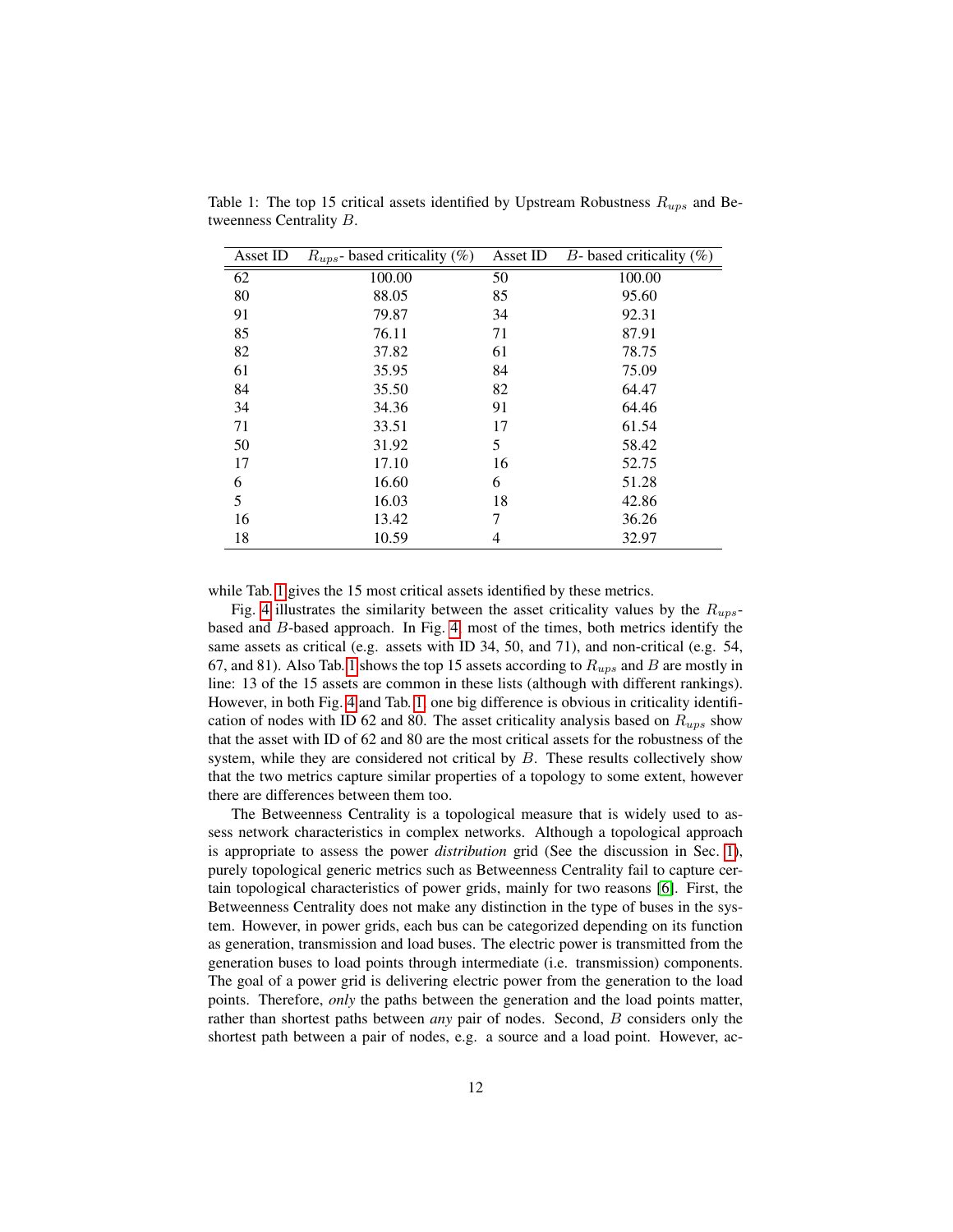counting for all paths between these buses along with their quality (i.e. disjointness and length of these paths) is of key importance to measure the robustness in the system (See discussion in Sec. [3\)](#page-4-0). The Upstream Robustness quantifies the redundancy in the system along with its quality. These two main differences between  $R_{ups}$  and B results in different assessment of component criticality analysis in the system.

In Fig. [3,](#page-9-0) two sub-areas are visible, and these areas are fed by one single source (the asset with ID 62). Accordingly, in Fig. [4](#page-10-0) and in Tab. [1,](#page-11-0)  $R_{ups}$  identifies the asset with ID 62 as the most critical component in the system with a criticality value of 100%. This is because this component is the only source supplying the network, and loss of this component results in the loss of all other components in the system. However, B quantifies the criticality of node with 62 as 0, since it does not distinguish between the bus types, failing to capture the importance of a source in a power grid.

In Fig. [4,](#page-10-0) according to the analysis based on  $R_{ups}$ , 27 assets have a criticality of lower than 1 %. These components are "leaf" components, i.e. no downstream components are attached to them (e.g. the component with the ID of 10 in Fig. [3\)](#page-9-0). Accordingly, the failure of these components does not negatively affect the supply availability of any other components except for themselves. This is captured by the criticality analysis based on  $R_{ups}$ . Also B identifies these components as non-critical, since these assets are topologically not central, i.e. no shortest paths traverse these assets.

In the component criticality assessment based on  $R_{ups}$  (See Tab. [1\)](#page-11-0), the first 3 components (after the source node) are the assets that are in very close vicinity of the source (assets with ID 80, 91, and 85) and their loss results in de-energizing of the rest of the system. Consequently,  $R_{ups}$  spot them as the most critical components after the source component in the system. After that, gradually, as the components move farther away from the source, the criticality of assets also drops, since the number of the components that depend on them reduces as well. Visually, in Fig. [3,](#page-9-0) the loss of any of the assets with ID 82, 61, or 34 disconnects all the assets in the left hand side of Fig. [3,](#page-9-0) while the failure of any of the assets with ID 84, 71 or 50 disengages all the assets in the right hand side of the Fig. [3.](#page-9-0) The criticality of these assets is captured by the criticality analysis based on  $R_{ups}$ , and these assets are identified as the top critical assets in the system, verifying the effectiveness of criticality analysis intuitively.

To assess whether the proposed metric  $R_{ups}$  is globally applicable and scalable, a criticality analysis is a performed for a real-world substation region of the same electrical power utility's territory. Because of the sensitivity of such information, we anonymized the asset IDs and will refer to this substation region as *Substation A*.

*Substation A* consists of 4713 assets that are fed by 6 different feeders (i.e. sources) in the system. 1314 of these assets are transformers, while the rest are assets such as cables, breakers, fuses, switches, reclosers and support structures (e.g. poles). The entire Substation A is modelled as a graph, the network robustness value is determined based on Eq. [7,](#page-8-2) and the criticality of each asset is assessed based on Eq. [6.](#page-8-1) Fig. [5](#page-13-0) shows the results.

Fig. [5](#page-13-0) suggests the existence of a small subset of components in the system with relatively high criticality, and a significant fraction of the components with much lower (than 1%) importance to the system. These critical components are geographically spread over the substation area, implying that not only the distance to the sources, but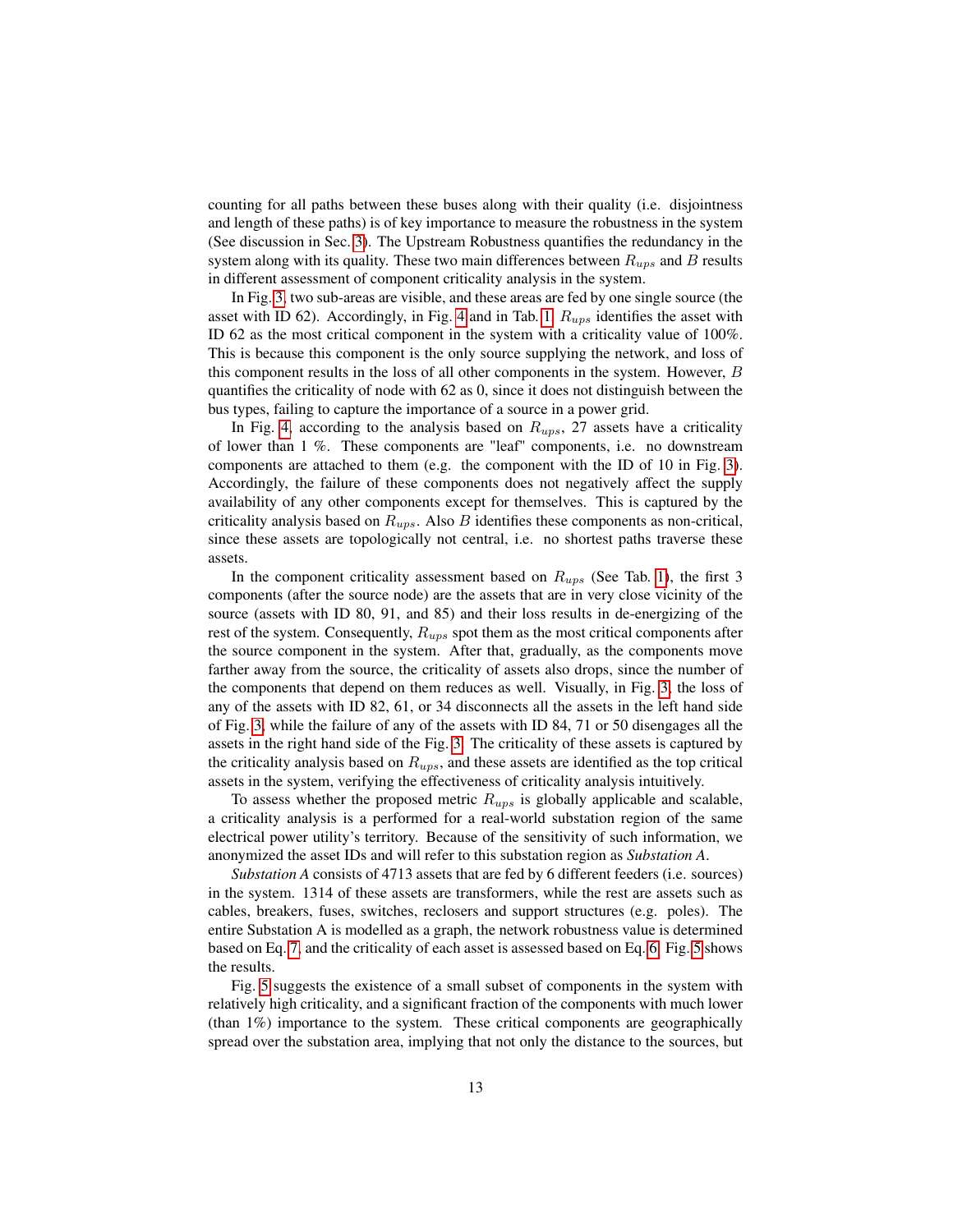<span id="page-13-0"></span>

Figure 5: The criticality of the assets in the *Substation A*.

also the topological positions of these components matter in determining the criticality of the assets in the system.

Fig. [5](#page-13-0) shows that, as opposed to the criticality analysis in Fig. [4,](#page-10-0) sources in the Substation A do not have 100% criticality for the system. The region covered by Substation A is fed by multiple sources. Each source feeds a part of the network, and some parts of the network are fed by multiple sources. Consequently, a loss of a single source affects only that part of the network which isn't redundant; the remainder of the network can still be supported by the 5 other sources in the system.

Fig. [6](#page-14-1) illustrates how the criticality of the assets in *Substation A* (See Fig. [5\)](#page-13-0) is distributed over all assets. In *Substation A*, only 31 out of nearly 5000 components have a criticality larger than 25%, 39 more have a criticality that is larger than 20 %, and in total 166 components with a criticality more than 10%. Hence, less than 2% of all components have a criticality larger than 20%, and less than 4% of the components in the system have a criticality more than 10%. On the other hand, more than 80% of the assets in the system have a criticality of less than  $1\%$  suggesting that removal of these components have a very minor impact on the robustness of other assets in the system.

As in every complex system, including the power distribution grid, the relative importance of the components in the system is highly skewed and non-uniform. A very small subset of the components is significantly critical for the system, while a greater portion of components have relatively small criticality values. In Fig. [5,](#page-13-0) the criticality analysis based on the Upstream Robustness identifies these critical components in *Substation A* effectively, showing the value of such metrics in assisting asset managers for appropriate decision-making on investment plans.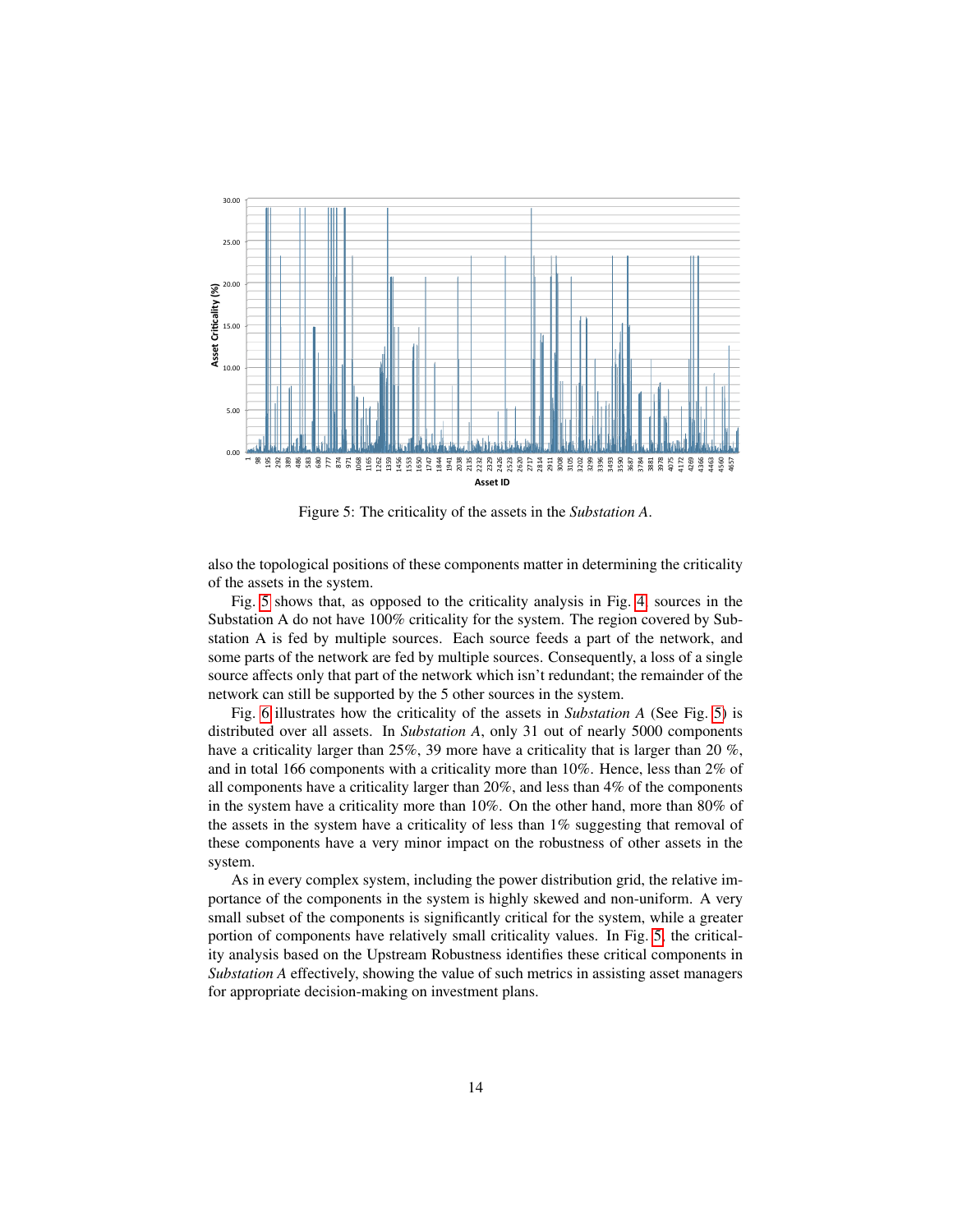<span id="page-14-1"></span>

Figure 6: Asset criticality distribution in the *Substation A*. 86.19% of the assets in the system have a criticality less than 1%, while only 0.66% of the assets have a criticality of larger than 25%

## <span id="page-14-0"></span>6 Conclusion and Discussion

Utility companies typically assess the robustness of their network at different levels of grid abstraction. The first method corresponds to a circuit level analysis where traditional reliability engineering techniques and concepts are focussed on. A circuit is traced from its source and feeder in the substation towards downstream components. While doing so, the condition of the involved assets are estimated and used as a proxy for individual asset robustness and overall system reliability. A more topological driven approach is employed when it comes to criticality assessment. The whole network is divided into protective zone regions based on the presence of protective devices such as fuses, reclosers and sectionalizers. The count of customers is aggregated in each of these protective zones, and used as a KPI (Key Performance Indicator) to denote the effective deployment of protective devices in the grid. Both these techniques fail to in capture the presence of alternate paths of electrical distribution in the grid which is enabled by devices such as switches and open points. This combined with the knowledge of path length and path disjointness results in a much more useful and accurate way of computing network robustness, which has been the focus of our work.

This paper proposes the Upstream Robustness  $R_{ups}$  to quantify the robustness of an asset against disturbances to receive supply from the sources. The computation of the upstream robustness of an asset c,  $R_{ups}^c$ , requires measuring the redundancy along with the quality of the redundancy of the topology between the asset  $c$  and the source(s) in the network. The Upstream Robustness achieves this by accounting for three main aspects of the topology: (i) the number of alternative paths (from sources) to the asset, (ii) the level of disjointness of these alternative paths, (iii) the number of the assets in these alternative paths.

The alternative paths to an asset is determined by a *Breadth First Search* algorithm. The disjointness of these alternative paths to each other is modelled by *inter-path independency* while the impact of the length of these paths on the assets robustness is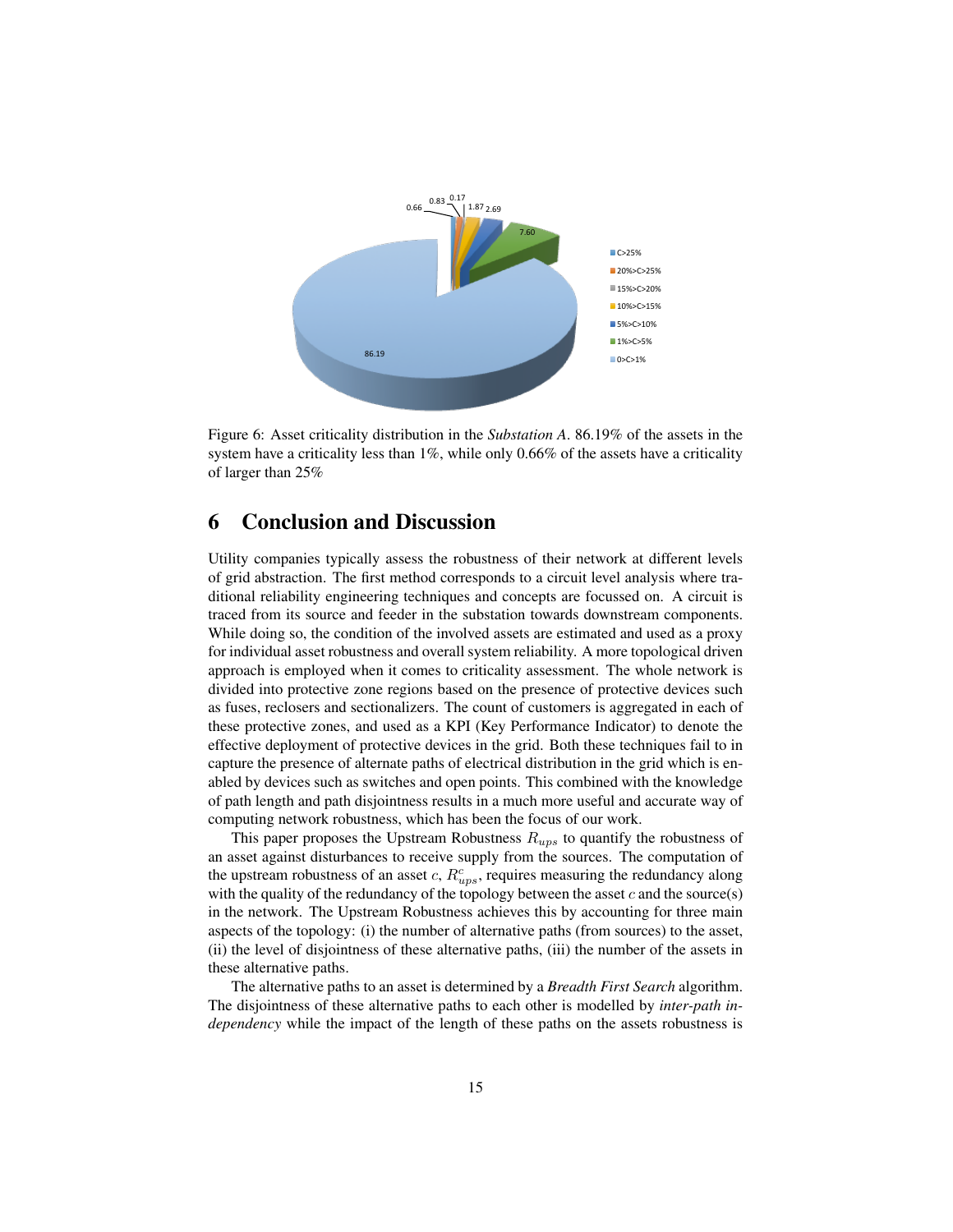captured by *intra-path independency*. Combining these (inter)dependencies, the Upstream Robustness of the asset is computed.

The proposed metric is used to assess the criticality of the assets in a given distribution grid.  $R_{ups}$  is applied on the real-world data of a distribution substation network to investigate the criticality of the assets in the system. These results are compared with the results from a traditional complex networks metric, Betweenness Centrality, and the differences between two approach are discussed. Experimental results confirm the effectiveness of the proposed metric  $R_{ups}$  as a measure for asset criticality analysis to assist asset managers in appropriate decision-making regarding the investment and maintenance planning of the grid. Yet, it should not be the only approach to consider when making investment decisions to improve a grid. As is true with most power distribution grid utilities, factors like customer priority (such as assets serving important industrial customers or critical services like hospitals), regulatory requirements, capacity constraints, health of individual assets, and economic benefits should also be considered and given their due weightage. That said, because of the large number of assets involved to make the system work, not only does this technique provide a new lens to assess assets, but also a way to rank them when the other factors are equal.

This paper focuses on the robustness assessment of traditional power distribution grids. Future work focusses on making the proposed metric applicable for the Smart grid case. Accounting for the smart power distribution grids requires slight adjustments to the proposed metric. For instance, the introduction of prosumer concept in smart grids enables bidirectional flow rather than a unidirectional power flow as it is now in a traditional power distribution grid. Incorporating the impact of bidirectional power flow into the proposed approach requires determining all possible paths between an asset and sources with the assumption of undirected graph modelling of the grid rather than directed graph. The future work will focus on incorporating all such aspects so that the metric can also be deployed to assess the robustness of smart grids. Additionally, the proposed metric will also be applied on various relevant problems including evaluation of the right locations for adding assets (such as cables, transformers, and batteries) for future network expansion planning.

#### Acknowledgements

This work is partially funded by the NWO project *RobuSmart: Increasing the Robustness of Smart Grids through distributed energy generation: a complex network approach*, grant number 647.000.001.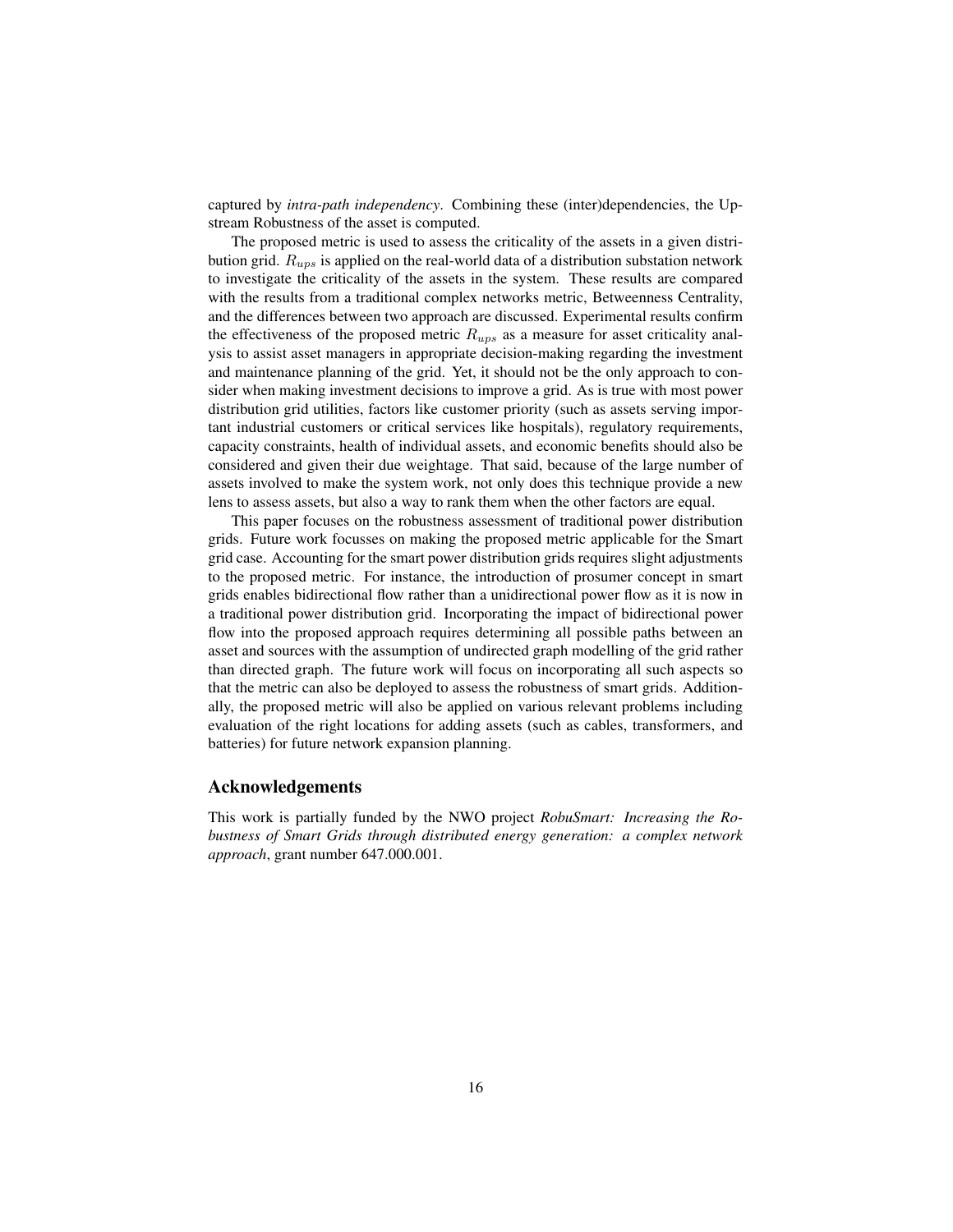## References

- <span id="page-16-12"></span>[1] R. Albert, I. Albert, and G. L. Nakarado. Structural vulnerability of the North American power grid. *Physical Review E*, 69, 2004.
- <span id="page-16-1"></span>[2] M. Amin. For the good of the grid: Toward increased efficiencies and integration of renewable resources for future electric power networks. *IEEE Power and Energy Magazine*, 6(5):48–59, 2008.
- <span id="page-16-3"></span>[3] A.-L. Barabasi and R. Albert. Emergence of scaling in random networks. *Science*, 286(5439):509–512, 1999.
- <span id="page-16-11"></span>[4] E. Bilis, W. Kroger, and C. Nan. Performance of electric power systems under physical malicious attacks. *Systems Journal, IEEE*, 7(4):854–865, 2013.
- <span id="page-16-7"></span>[5] Z. W. Birnbaum. On the importance of different components in a multicomponent system. Technical report, University of Washington, 1968.
- <span id="page-16-13"></span>[6] E. Bompard, R. Napoli, and F. Xue. Analysis of structural vulnerabilities in power transmission grids. *IJCIP*, 2(1-2):5–12, 2009.
- <span id="page-16-8"></span>[7] E. Bompard, R. Napoli, and F. Xue. Extended topological approach for the assessment of structural vulnerability in transmission networks. *Generation, Transmission Distribution, IET*, 4(6):716–724, 2010.
- <span id="page-16-2"></span>[8] E. Bompard, E. Pons, and D. Wu. Extended topological metrics for the analysis of power grid vulnerability. *Systems Journal, IEEE*, 6(3):481–487, 2012.
- <span id="page-16-10"></span>[9] E. Bompard, E. Pons, and D. Wu. Analysis of the structural vulnerability of the interconnected power grid of continental europe with the integrated power system and unified power system based on extended topological approach. *International Transactions on Electrical Energy Systems*, 23(5):620–637, 2013.
- <span id="page-16-4"></span>[10] S. V. Buldyrev, R. Parshani, P. Gerald, H. E. Stanley, and S. Havlin. Catastrophic cascade of failures in interdependent networks. *Nature*, 464(7291), 2010.
- <span id="page-16-0"></span>[11] J. Chen, J. Thorp, and M. Parashar. Analysis of electric power system disturbance data. In *Proceedings of the 34th Annual Hawaii International Conference on System Sciences ( HICSS-34) - Volume 2*, pages 2020–2028. IEEE Computer Society, 2001.
- <span id="page-16-5"></span>[12] M. Chertkov, F. Pan, and M. Stepanov. Predicting failures in power grids: The case of static overloads. *Smart Grid, IEEE Transactions on*, 2(1):162–172, 2011.
- <span id="page-16-6"></span>[13] M. Chertkov, M. G. Stepanov, F. Pan, and R. Baldick. Exact and efficient algorithm to discover extreme stochastic events in wind generation over transmission power grids. *CoRR*, abs/1104.0183, 2011.
- <span id="page-16-9"></span>[14] E. Cotilla-Sanchez, P. D. Hines, C. Barrows, and S. Blumsack. Comparing the topological and electrical structure of the north american electric power infrastructure. *IEEE Systems Journal*, 6(4):616–626, 2012.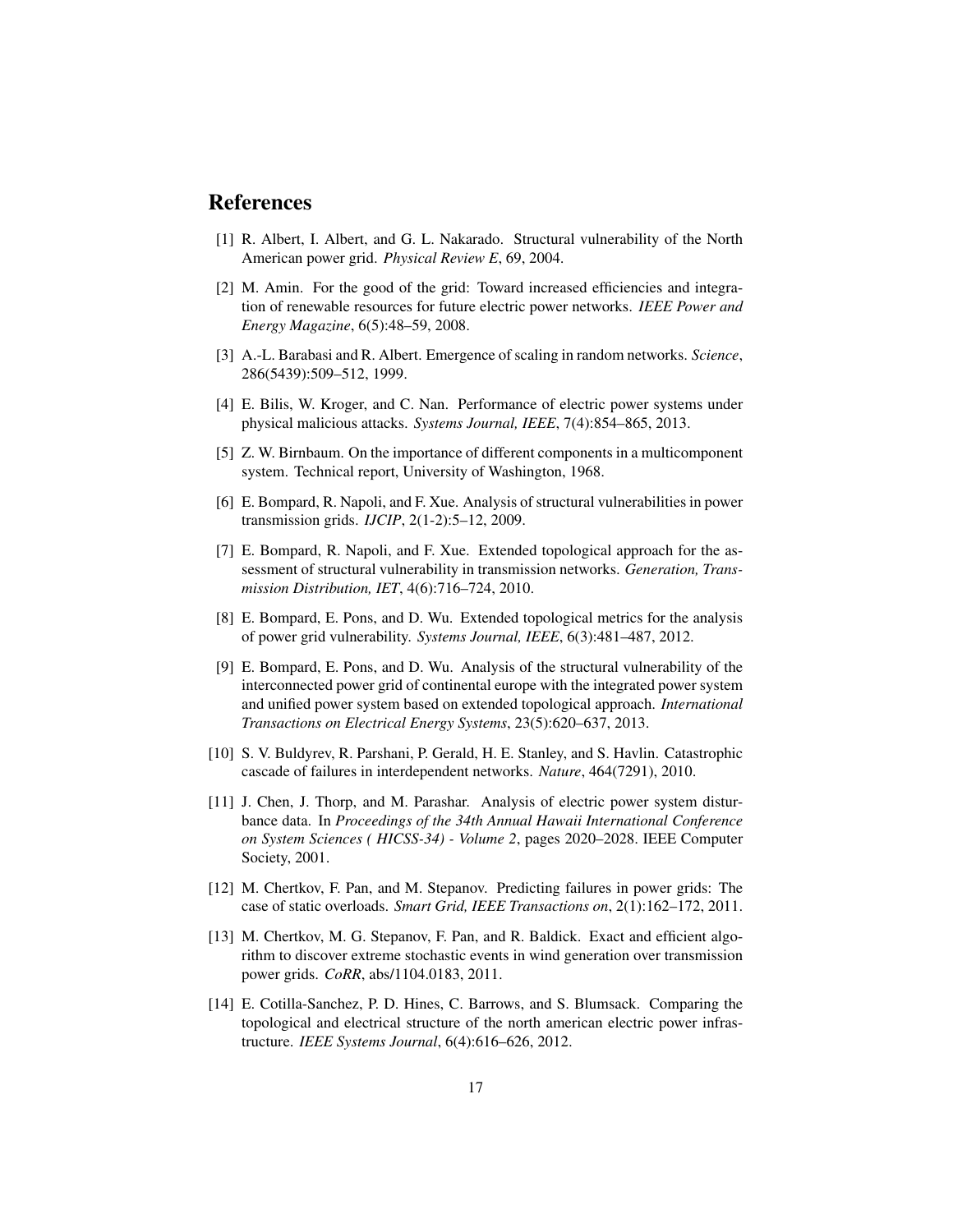- <span id="page-17-12"></span>[15] P. Crucitti, V. Latora, and M. Marchiori. A topological analysis of the Italian electric power grid. *Physica A*, 338(1-2):92–7, 2004.
- <span id="page-17-7"></span>[16] P. Dehghanian, M. Fotuhi-Firuzabad, S. Bagheri-Shouraki, and A. Razi Kazemi. Critical component identification in reliability centered asset management of power distribution systems via fuzzy ahp. *Systems Journal, IEEE*, 6(4):593–602, Dec 2012.
- <span id="page-17-10"></span>[17] S. Derrible and C. Kennedy. The complexity and robustness of metro networks. *Physica A: Statistical Mechanics and its Applications*, 389(17):3678 – 3691, 2010.
- <span id="page-17-5"></span>[18] J. J. Grainger, J. Stevenson, and D. William. *Power System Analysis*. McGraw-Hill, 1994.
- <span id="page-17-8"></span>[19] P. Hilber. *Maintenance optimization for power distribution systems*. PhD thesis, KTH Royal Institute of Technology, 2008.
- <span id="page-17-9"></span>[20] P. Hilber and L. Bertling. Component reliability importance indices for electrical networks. In *Power Engineering Conference, 2007. IPEC 2007. International*, pages 257–263, 2007.
- <span id="page-17-0"></span>[21] P. Hines, K. Balasubramaniam, and E. Sanchez. Cascading failures in power grids. *Potentials, IEEE*, 28(5):24–30, 2009.
- <span id="page-17-3"></span>[22] X. Huang, S. V. Buldyrev, H. Wang, S. Havlin, and H. E. Stanley. The robustness of interdependent clustered networks. *CoRR*, abs/1205.3188, 2012.
- <span id="page-17-6"></span>[23] G. Kjolle. State of the art on reliability assessment in power systems. Technical report, GARPUR, 2014.
- <span id="page-17-11"></span>[24] Y. Koç, M. Warnier, R. Kooij, and F. Brazier. Structural vulnerability assessment of electric power grids. In *Networking, Sensing and Control (ICNSC), 2014 IEEE 11th International Conference on*, pages 386–391, 2014.
- <span id="page-17-1"></span>[25] Y. Koç, M. Warnier, R. E. Kooij, and F. Brazier. A robustness metric for cascading failures by targeted attacks in power networks. In *Proc. of the IEEE Int. Conf. on Networking Sensing and Control*, pages 48–53, 2013.
- <span id="page-17-2"></span>[26] Y. Koç, M. Warnier, R. E. Kooij, and F. M. Brazier. An entropy-based metric to quantify the robustness of power grids against cascading failures. *Safety Science*, 59:126 – 134, 2013.
- <span id="page-17-4"></span>[27] Y. Koç, M. Warnier, P. V. Mieghem, R. E. Kooij, and F. M. Brazier. The impact of the topology on cascading failures in a power grid model. *Physica A: Statistical Mechanics and its Applications*, 402(0):169 – 179, 2014.
- <span id="page-17-13"></span>[28] R. E. Korf. Linear-space best-first search. *Artificial Intelligence*, 62(1):41 – 78, 1993.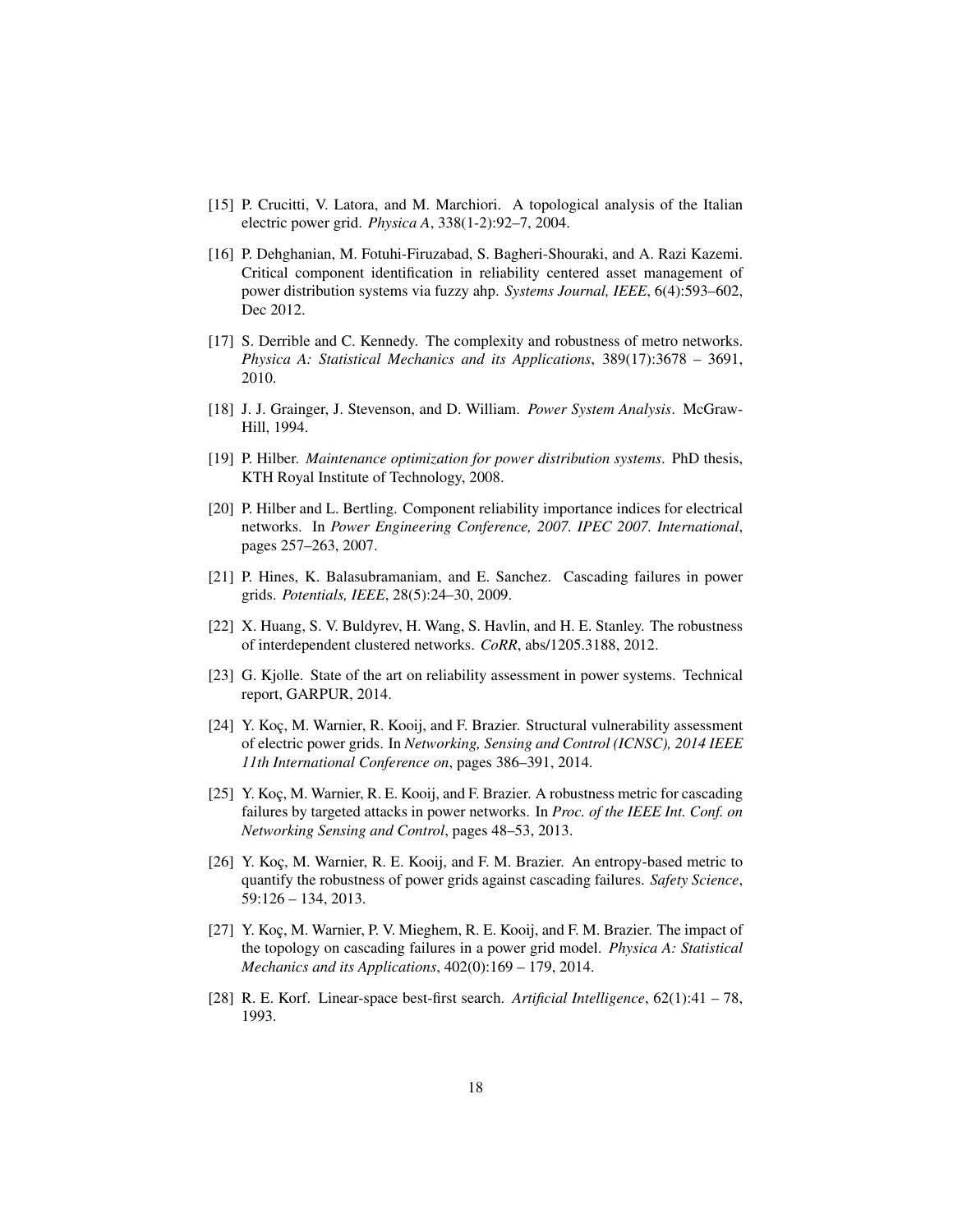- <span id="page-18-13"></span>[29] Moreno, Y., Pastor-Satorras, R., Vazquez, A., and Vespignani, A. Critical load and congestion instabilities in scale-free networks. *Europhys. Lett.*, 62(2):292– 298, 2003.
- <span id="page-18-7"></span>[30] E. O. Negeri. *Smart Power Grid: A Holonic Approach*. PhD thesis, Delft University of Technology, 2015.
- <span id="page-18-12"></span>[31] G. A. Pagani and M. Aiello. Towards decentralization: A topological investigation of the medium and low voltage grids. *Smart Grid, IEEE Transactions on*, 2(3):538–547, 2011.
- <span id="page-18-0"></span>[32] F. Provoost. *Intelligent distribution network design*. 2009.
- <span id="page-18-2"></span>[33] M. Rausand and A. Hoyland. *System Reliability Theory*. John Wiley & Sons, 2004.
- <span id="page-18-11"></span>[34] M. Rosas-casals, S. Valverde, and R. V. Sole. Topological vulnerability of the european power grid under errors and attacks. *International Journal of Bifurcation and Chaos*, 17(7), 2007.
- <span id="page-18-10"></span>[35] V. Rosato, S. Bologna, and F. Tiriticco. Topological properties of high-voltage electrical transmission networks. *Electric Power Systems Research*, 77(2):99 – 105, 2007.
- <span id="page-18-1"></span>[36] J. Salmeron, K. Wood, and R. Baldick. Analysis of electric grid security under terrorist threat. *Power Systems, IEEE Transactions on*, 19(2):905–912, 2004.
- <span id="page-18-3"></span>[37] J. Schneider, A. Gaul, C. Neumann, J. Hografer, W. Wellsow, M. Schwan, and A. Schnettler. Asset management techniques. *International Journal of Electrical Power and Energy Systems*, 28(9):643 – 654, 2006.
- <span id="page-18-4"></span>[38] M. Schwan, K. Schilling, and A. Arssufi De Melo. Reliability centered asset management in distribution networks -process and application examples. In *Electricity Distribution , 2007. The 19th International Conference on*, 2007.
- <span id="page-18-6"></span>[39] J. Setreus. *Identifying critical components for system reliability in power transmission systems*. PhD thesis, KTH Royal Institute of Technology, 2011.
- <span id="page-18-5"></span>[40] J. Setreus, P. Hilber, S. Arnborg, and N. Taylor. Identifying critical components for transmission system reliability. *Power Systems, IEEE Transactions on*, 27(4):2106–2115, Nov 2012.
- <span id="page-18-9"></span>[41] R. V. Sole, M. Rosas-Casals, B. Corominas Murtra, and S. Valverde. Robustness of the european power grids under intentional attack. *Phys. Rev. E*, 77:026102, 2008.
- <span id="page-18-8"></span>[42] J. P. Sterbenz, E. K. Cetinkaya, M. A. Hameed, A. Jabbar, S. Qian, and J. Rohrer. Evaluation of network resilience, survivability, and disruption tolerance: analysis, topology generation, simulation, and experimentation. *Telecommunication Systems*, 52(2):705–736, 2013.